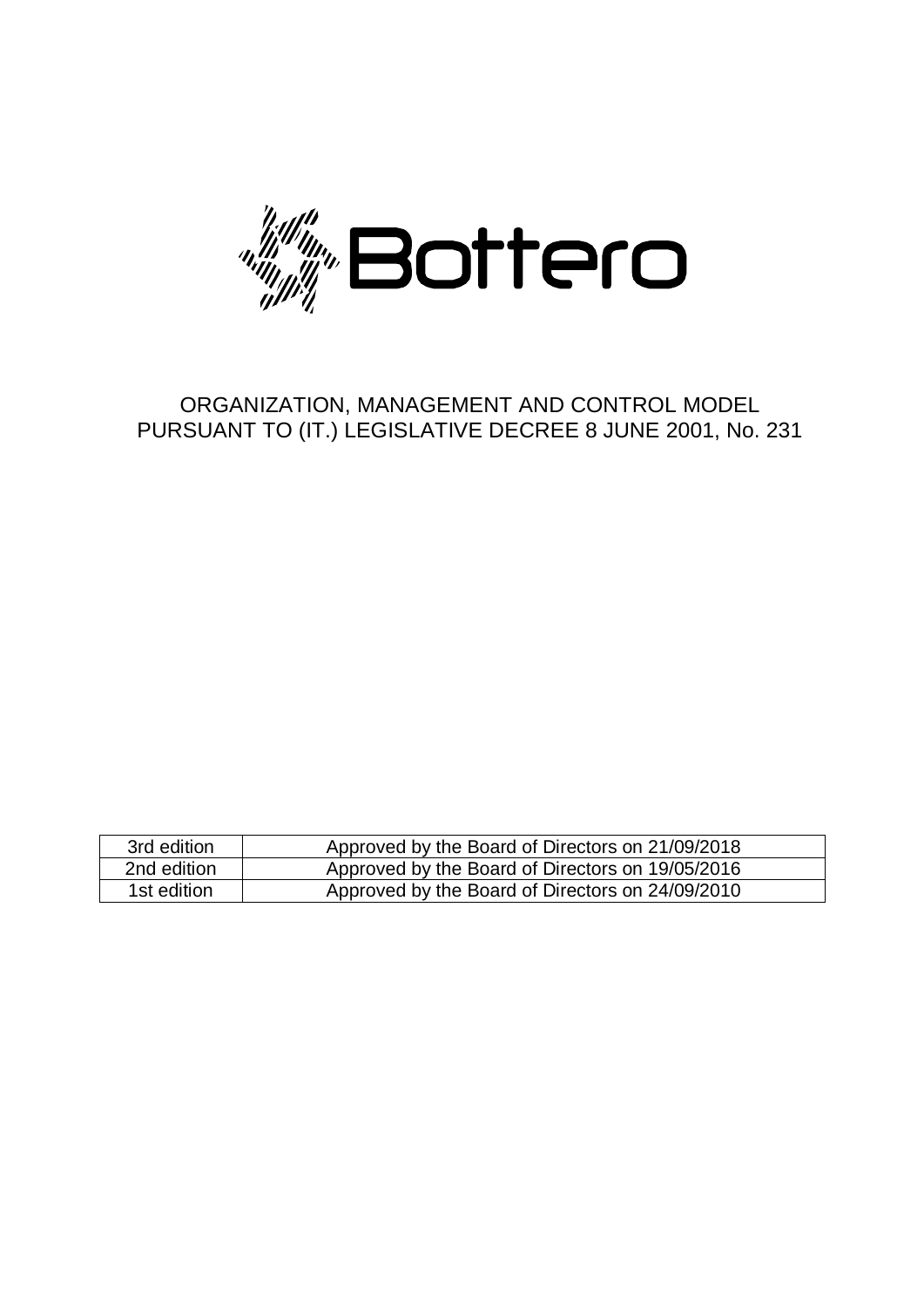General Section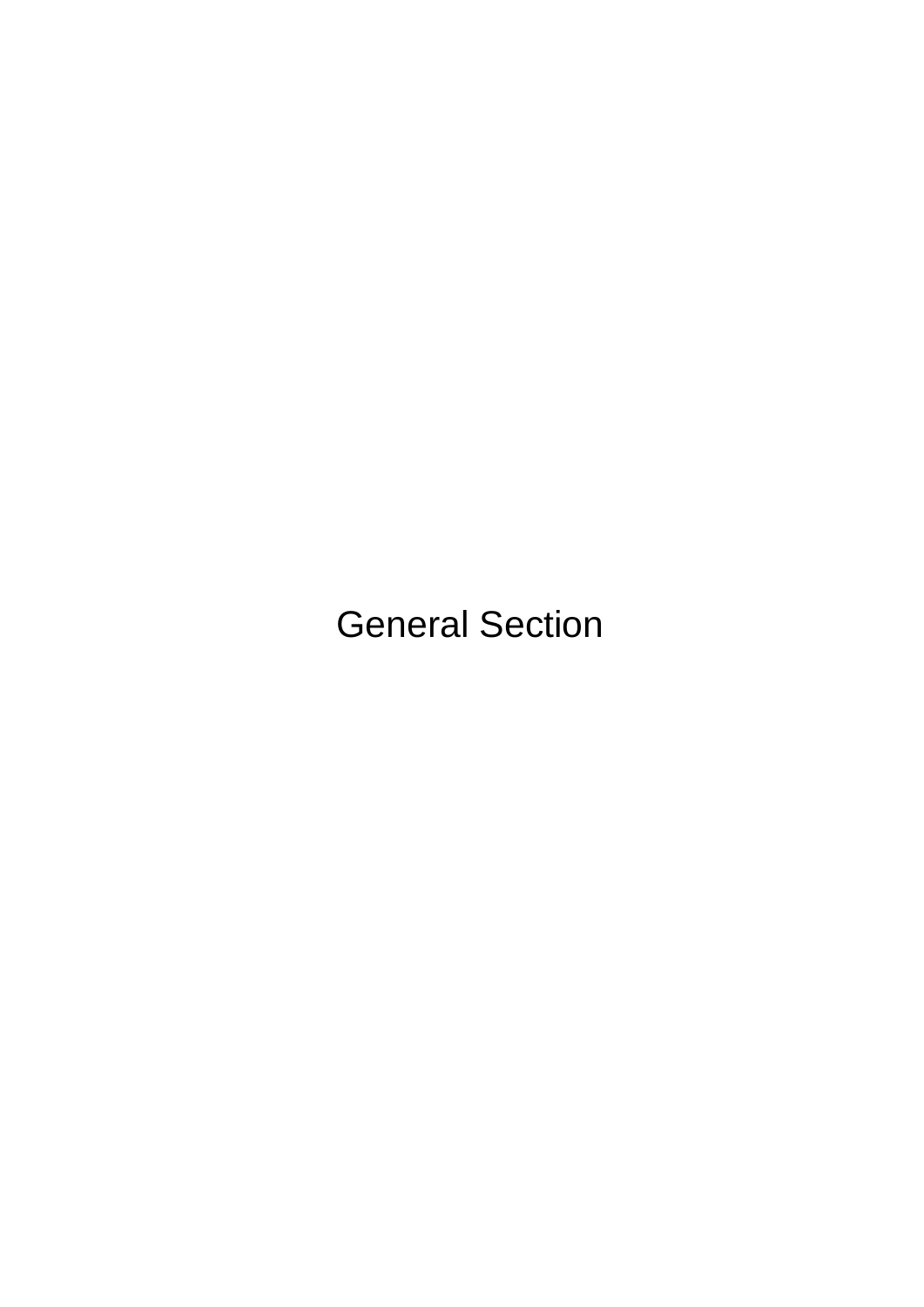

# **INDEX**

| 1              |       |                                                                                                 |  |
|----------------|-------|-------------------------------------------------------------------------------------------------|--|
|                | 1.1   |                                                                                                 |  |
|                | 1.1.1 |                                                                                                 |  |
|                | 1.1.2 |                                                                                                 |  |
|                | 1.1.3 |                                                                                                 |  |
|                | 1.1.4 |                                                                                                 |  |
|                | 1.1.5 | The organization, management and control models for the purposes of exemption from liability  7 |  |
|                | 1.1.6 |                                                                                                 |  |
| $\overline{2}$ |       |                                                                                                 |  |
|                | 2.1   |                                                                                                 |  |
|                | 2.2   |                                                                                                 |  |
|                | 2.3   |                                                                                                 |  |
|                | 2.4   |                                                                                                 |  |
|                | 2.5   |                                                                                                 |  |
|                | 2.6   |                                                                                                 |  |
|                | 2.7   |                                                                                                 |  |
|                | 2.8   |                                                                                                 |  |
|                | 2.8.1 |                                                                                                 |  |
|                | 2.8.2 |                                                                                                 |  |
|                | 2.8.3 |                                                                                                 |  |
| 3              |       |                                                                                                 |  |
|                | 3.1   |                                                                                                 |  |
|                | 3.2   |                                                                                                 |  |
|                | 3.3   |                                                                                                 |  |
|                | 3.4   |                                                                                                 |  |
|                | 3.5   |                                                                                                 |  |
|                | 3.5.1 |                                                                                                 |  |
|                | 3.5.2 |                                                                                                 |  |
|                | 3.5.3 |                                                                                                 |  |
|                | 3.6   |                                                                                                 |  |
|                | 3.7   |                                                                                                 |  |
|                |       |                                                                                                 |  |
| 4              |       | DISSEMINATION OF THE MODEL: INFORMATION, Communication and TRAINING31                           |  |
| 5              |       |                                                                                                 |  |
|                | 5.1   |                                                                                                 |  |
|                | 5.2   |                                                                                                 |  |
|                | 5.3   |                                                                                                 |  |
|                | 5.4   |                                                                                                 |  |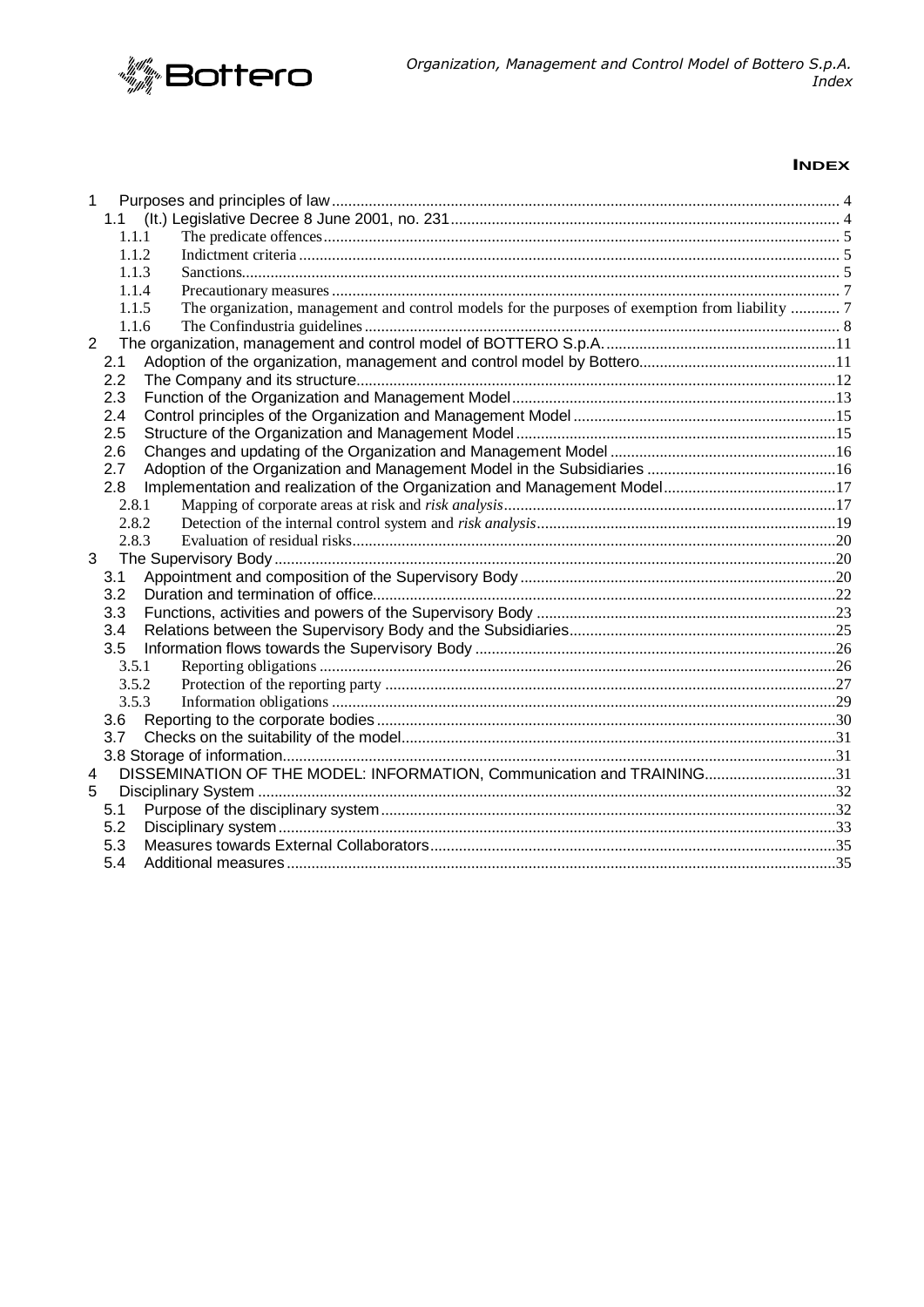

#### <span id="page-3-0"></span>**1 PURPOSES AND PRINCIPLES OF LAW**

#### <span id="page-3-1"></span>**1.1 (It.) Legislative Decree 8 June 2001, no. 231**

By (It.) Legislative Decree 8 June 2001, no. 231, containing the "*Regulation of the administrative liability of legal persons, companies and associations, even without legal status, pursuant to art. 11 of the (It.) Law of 29 September 2000, no. 300"* (hereinafter, for the sake of brevity, the" **Decree** "), which came into force on the following 4 July, which required the adaptation of internal regulations in matters of the liability of juridical persons to international conventions to which Italy had adhered for some time, such as the *Brussels Convention of 26 July 1995* on the protection of the financial interests of the European Community, the *Convention of 26 May 1997,* also signed in Brussels, on combating corruption involving European Community or member state functionaries and the *OECD Convention of 17 December 1997* on combating corruption of foreign public officials in economic and international operations.

The Decree introduced in Italian law a system of administrative liability (broadly equivalent to criminal liability) for legal persons (herein after for the sake of brevity referred to as "**Entities"**) for offences committed in the interest or to the advantage thereof, added to the one of the person who materially committed the offence. The liability under the Decree also applies in relation to offences committed abroad, provided they are not subject to direct proceedings by the State of the place where the offence was committed.

The Decree introduced in Italian law the administrative liabilities of the Entities for some offences committed in their interest:

- a) by upper management, that is representatives, directors or managers of the Entity or one of its organizational units with financial and functional autonomy, as well as by persons who exercise, including de facto management and control of the entity;
- b) by the subordinates, or persons subordinate to the management or supervision of one of the subjects referred to in letter a) (in substance, in the case of companies, the employees of the Entity).

It is an extension of the liability that involves the punishment of some criminal offences, in addition to the natural person who physically committed the act, the Entities that benefited from the commission of the offence or in whose interest the offence was committed. The "advantage" or "interest" represents two distinct criteria for imputation of liability, as the Entity may be responsible for the sole fact that the offence is committed in its interest, regardless of whether or not a distinct advantage is obtained.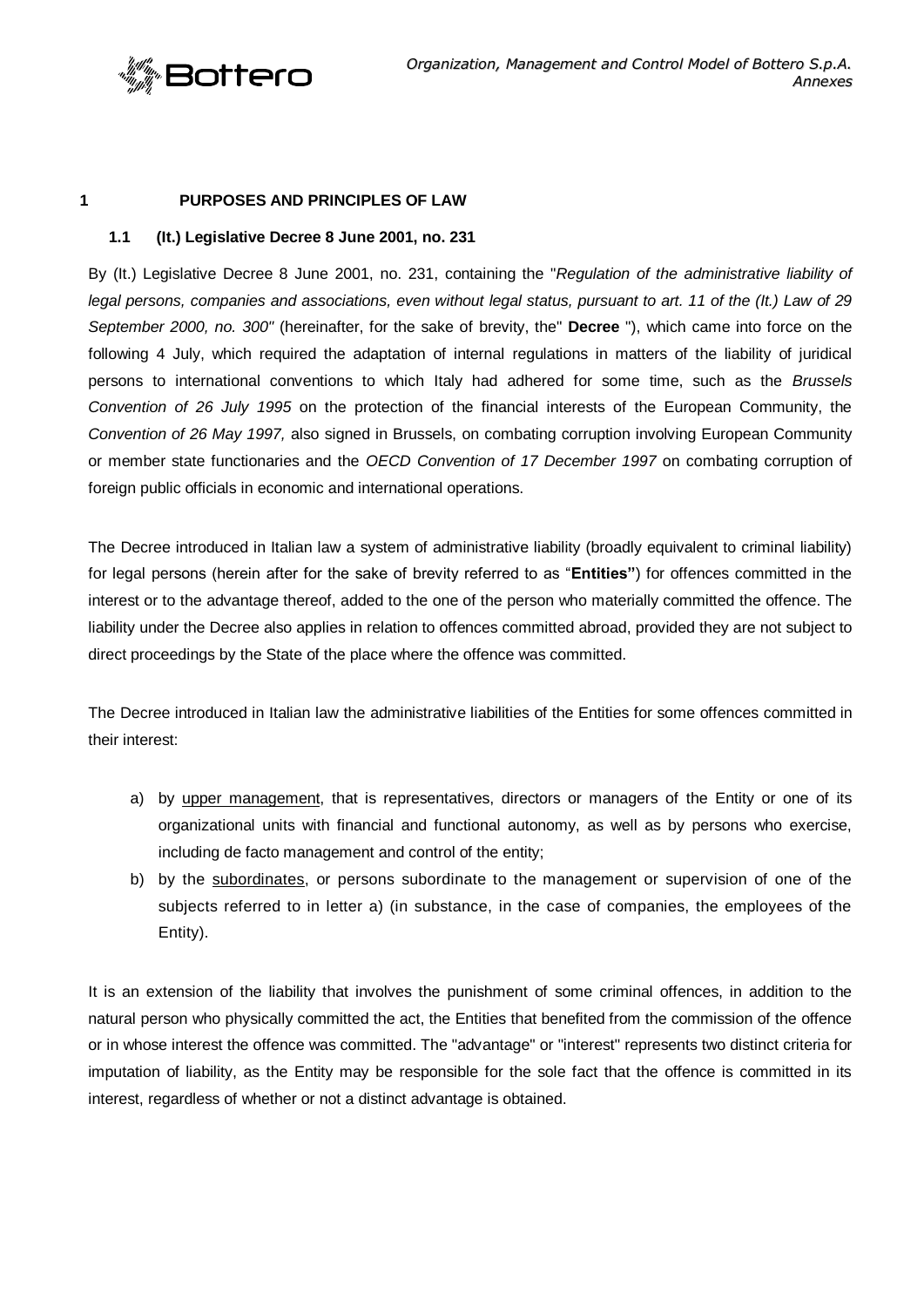

The administrative liability of the Entities applies to the categories of crimes expressly contemplated in the Decree and may also be applied in relation to offences committed abroad, provided they are not subject to direct proceedings by the State of the place where the offence was committed. In addition the commission of crime is sanctioned if a criminal offence is attempted.

# <span id="page-4-0"></span>**1.1.1 The predicate offences**

The liability of the Entity arises only in relation to the commission of certain specific offences foreseen by the Decree, as well as by various subsequent legislative provisions which, from time to time, have extended the list contained in the Decree. The intention of the Legislator seems to be that of constantly extending the application of the Decree to new offences.

The types of offences that are likely to constitute administrative liability of the Entity pursuant to the Decree (hereinafter, for the sake of brevity, the **"Offences"**) are specifically indicated in Annex 1.

# <span id="page-4-1"></span>**1.1.2 Indictment criteria**

In order to classify the criminal activity of a person holding an upper management position or a subordinate as an administrative liability of the Entity to which the subjects belong, it is necessary that the Offence was committed in the interest or for the benefit of the same Entity. It follows that the Entity is not liable for crimes committed by natural persons in their own exclusive interest or that of third parties.

# <span id="page-4-2"></span>**1.1.3 Sanctions**

The Decree establishes a structured system of administrative sanctions in the event that the Entity is liable for a crime committed by one of its representatives. This system provides for four types of sanctions, applicable in the event of a final conviction:

- (i) financial penalties;
- (ii) disqualification sanctions;
- (iii) confiscation;
- (iv) publication of the sentence.

The financial penalties are imposed in any case of final conviction. The determination of the size of the sanction, pursuant to art. 10 of the Decree, is based on a complex quota system. Each unit amount ranges from a minimum of Euro 258.00 to a maximum of Euro 1,549.00. For each type of Crime, the Decree provides for the application of the pecuniary sanction up to a specific number of units.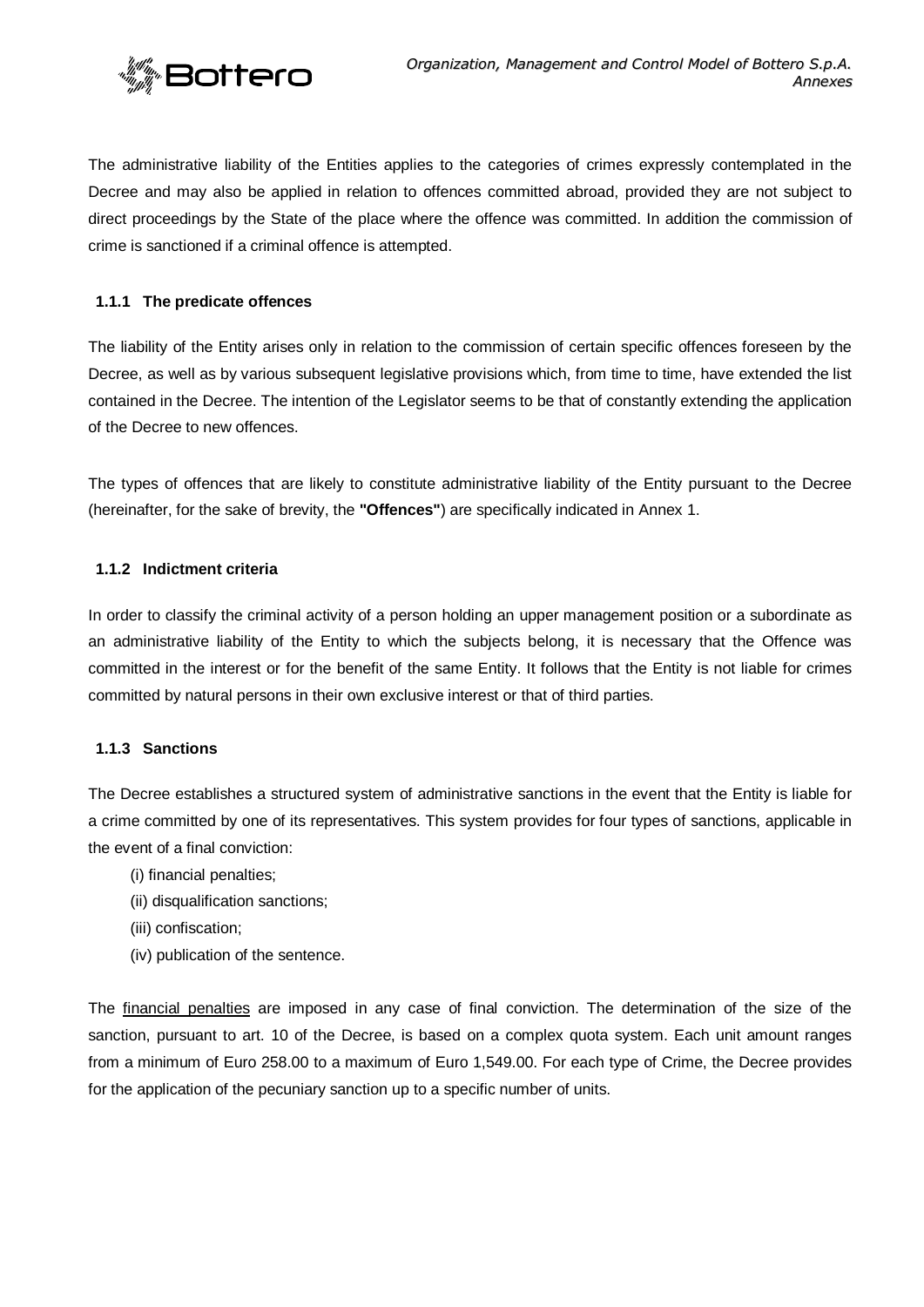

The judge establishes the sanction to be imposed, based on the criteria established by art. 11 of the Decree, or based on the seriousness of the fact, on the degree of liability of the Entity, on the activity carried out by the Entity to delimit or mitigate the consequences of the fact and prevent the commission of further Offences, on the economic and patrimonial conditions of the Entity.

The disqualification sanctions consist of the following measures:

- disqualification from exercise of the activity;
- suspension or revocation of authorizations, licences or concessions functional to the commission of the Offence;
- prohibition to contract with the Public Administration, except for obtaining the services of a public service;
- exclusion from incentives, loans, contributions or subsidies and possible cancellation of those already granted;
- ban on advertising goods or services.

The duration of disqualification sanctions cannot be less than three months, nor exceed two years. The application of these is provided only for certain Offences. A condition for the imposition of disqualification sanctions is the recurrence of one of the following assumptions: (a) that the Entity has drawn a substantial profit from the Offence and, at the same time, that the Offence has been committed by a person in a upper management position or, if committed by subordinates, that the commission of the Offence was facilitated by deficiencies in the organization, management and control model adopted by the Entity; or, alternatively, (b) that the Offence has reoccurred.

In choosing the applicable disqualification sanction, the judge must follow the same criteria already seen above for pecuniary measures. In particular, the disqualification sanction must be specific, that is the object is the specific activity to which the Offence by the Entity refers. Among the various disqualification measures, the suspension of the exercise of the activity cannot be imposed unless the imposition of any other sanction is inadequate. It is also possible that more disqualification sanctions are applied jointly.

In cases where the conditions for imposing an disqualification sanction involving the interruption of the Entity's activity exist, if this Entity carries out a public service or a public utility service whose interruption can entail a serious prejudice for the community, or if the interruption of the activity, given the size of the Entity and the economic conditions of the territory in which it is located, may have significant repercussions on employment, it is envisaged that the judge may not order an disqualification sanction, but he/she may decide that the Entity's activity must be continued under compulsory administration for a period equal to the duration of the sanction that would have been inflicted.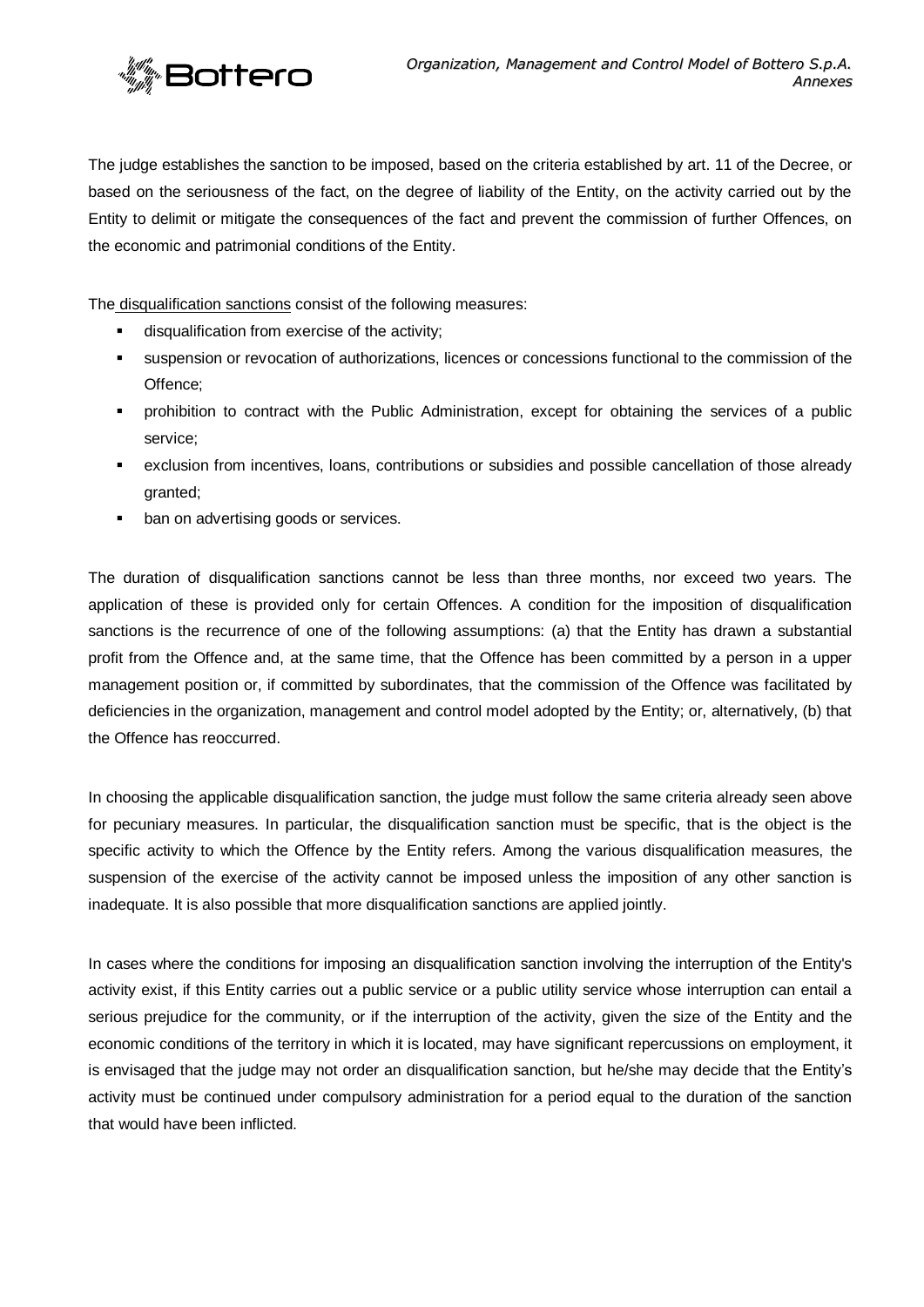

The disqualification measures are, in principle, temporary. However, in the event that the same Entity is sentenced for at least three times in the seven years following the temporary disqualification of the activity, and if it has obtained a substantial profit from the Offence, the Decree provides for the sanction of definitive disqualification from the exercise of the activity.

The confiscation of the price or profit of the Offence is always ordered in the event of conviction. When it is not possible to execute confiscation of assets that constituted the price or profit of the Offence, the confiscation may concern sums of money, property or other assets of an equivalent value.

The publication of the sentence in one or more newspapers indicated by the judge at the expense of the sentenced Entity may be ordered by the judge in cases where a disqualification sanction is imposed.

# <span id="page-6-0"></span>**1.1.4 Precautionary measures**

While waiting for criminal proceedings, upon request of the public prosecutor, the judge may order some of the disqualification measures described *above* as a precautionary measure. This occurs when there is strong proof which suggests that Entity is liable and well-founded and specific elements that point to the concrete possibility of the danger that further offences of the same type will be committed.

Precautionary measures cannot last more than one year. Also as a precautionary measure, it is possible that, the compulsory administration of the Entity will be applied for entire term of the sanction that would have been applied, instead of disqualification sanctions.

# <span id="page-6-1"></span>**1.1.5 The organization, management and control models for the purposes of exemption from liability**

Art. 6 of the Decree provides for a form of exemption from administrative liability if the Entity demonstrates that:

- the governing body has adopted and effectively implemented, before committing the offence, *organizational, management and control models* suitable for preventing the realization of the criminal offences contemplated;
- has appointed a so-called internal *supervisory body*, holding autonomous powers of initiative and control, with the task of supervising the functioning and effective compliance with the organization, management and control model, as well as of taking care of its updating;
- the persons who committed the offence acted fraudulently;
- **there was no omission or insufficient control by the supervisory body.**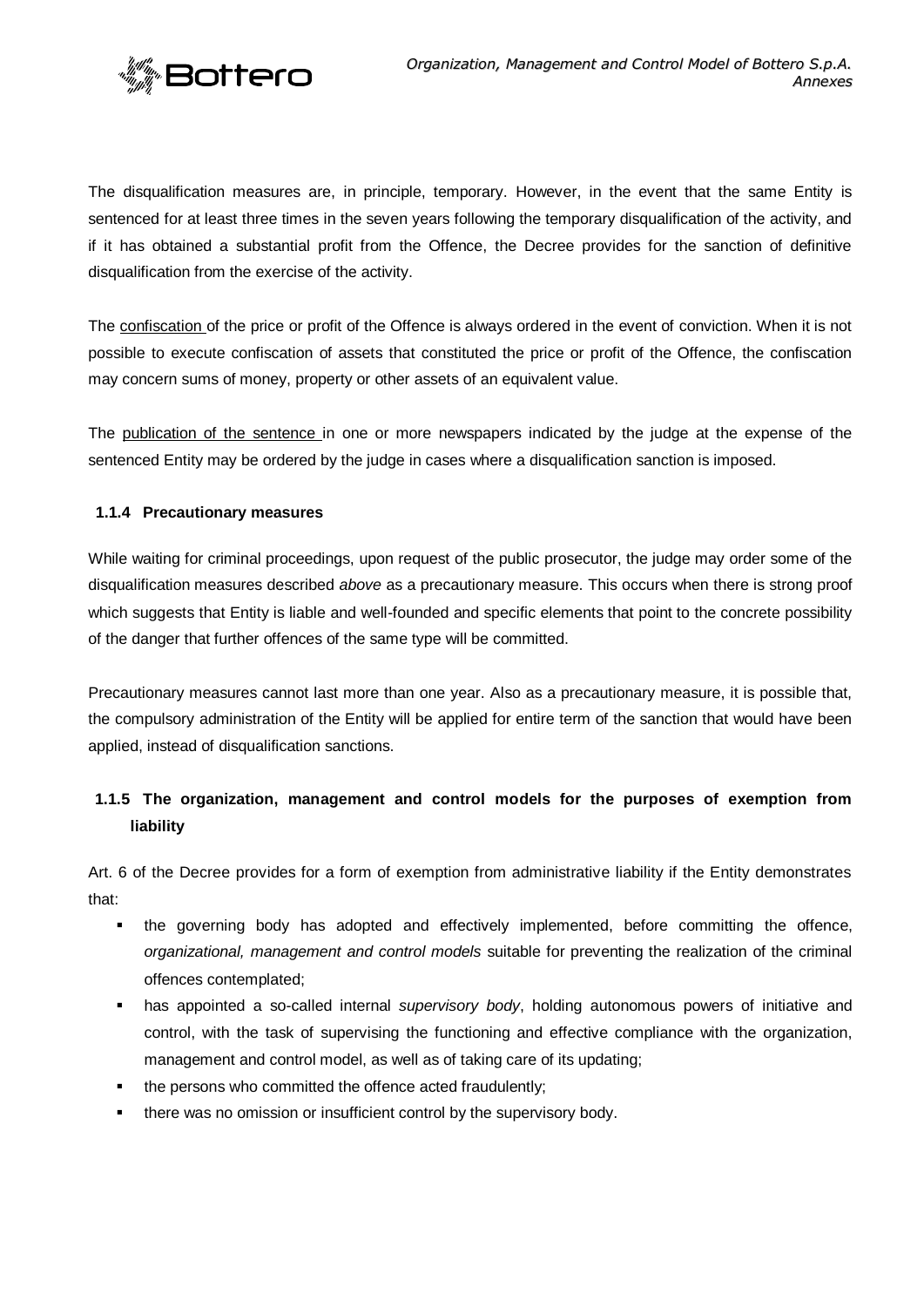

The Decree also provides that the aforementioned organization, management and control models must meet the following requirements:

- identify the activities in which the possibility that the Offences are committed exists;
- provide specific protocols (i.e. procedures) aimed at planning the formation and implementation of the decisions of the Entity in relation to the Offences to be prevented;
- identify methods to manage the financial resources that are suitable for preventing the commission of Offences;
- provide information obligations towards the body in charge of supervising the functioning and observance of the organization, management and control model;
- introduce a disciplinary system suitable to sanction the failure to comply with the measures indicated in the organization, management and control model.

The same Decree provides that the organizational, management and control models can be adopted, guaranteeing the aforementioned needs, based on codes of conduct drawn up by representative trade associations, communicated to the Ministry of Justice who, in agreement with the competent Ministries, can make observations within 30 days on the suitability of the organization, management and control models for the purpose of preventing the Offences.

In accordance with this provision, Bottero, in preparing this Model, as *hereafter* defined, was inspired by the guidelines issued by Confcommercio as well as by those developed by Confindustria. However, it must be remembered that the indications contained therein represent a simple reference framework to which every company can refer in order to adopt the organization, management and control models. These are suggestions that every company is free to draw inspiration from when developing organizational, management and control models. Each company must, in fact, adapt the guidelines to the specific business that characterizes it and, therefore, to its size and to the specific activity it conducts and consequently each company must choose the technical methods with which to follow to adopt the organization, management and control model.

# <span id="page-7-0"></span>**1.1.6 The Confindustria guidelines**

The "*Guidelines for the construction of organizational, management and control models pursuant to (It.) Legislative Decree 231/2001",* approved by Confindustria in a first version on 7 March 2002 (hereinafter, for brevity, the" **Guidelines** "), and subsequently updated, can therefore be outlined according to the following fundamental points:

- A. identification of risk areas that is of the company areas/sectors in which it is possible to implement the prejudicial events envisaged by the Decree;
- B. preparation of a control system capable of preventing the commission of offences through the adoption of specific protocols. The most significant components of the preventive control system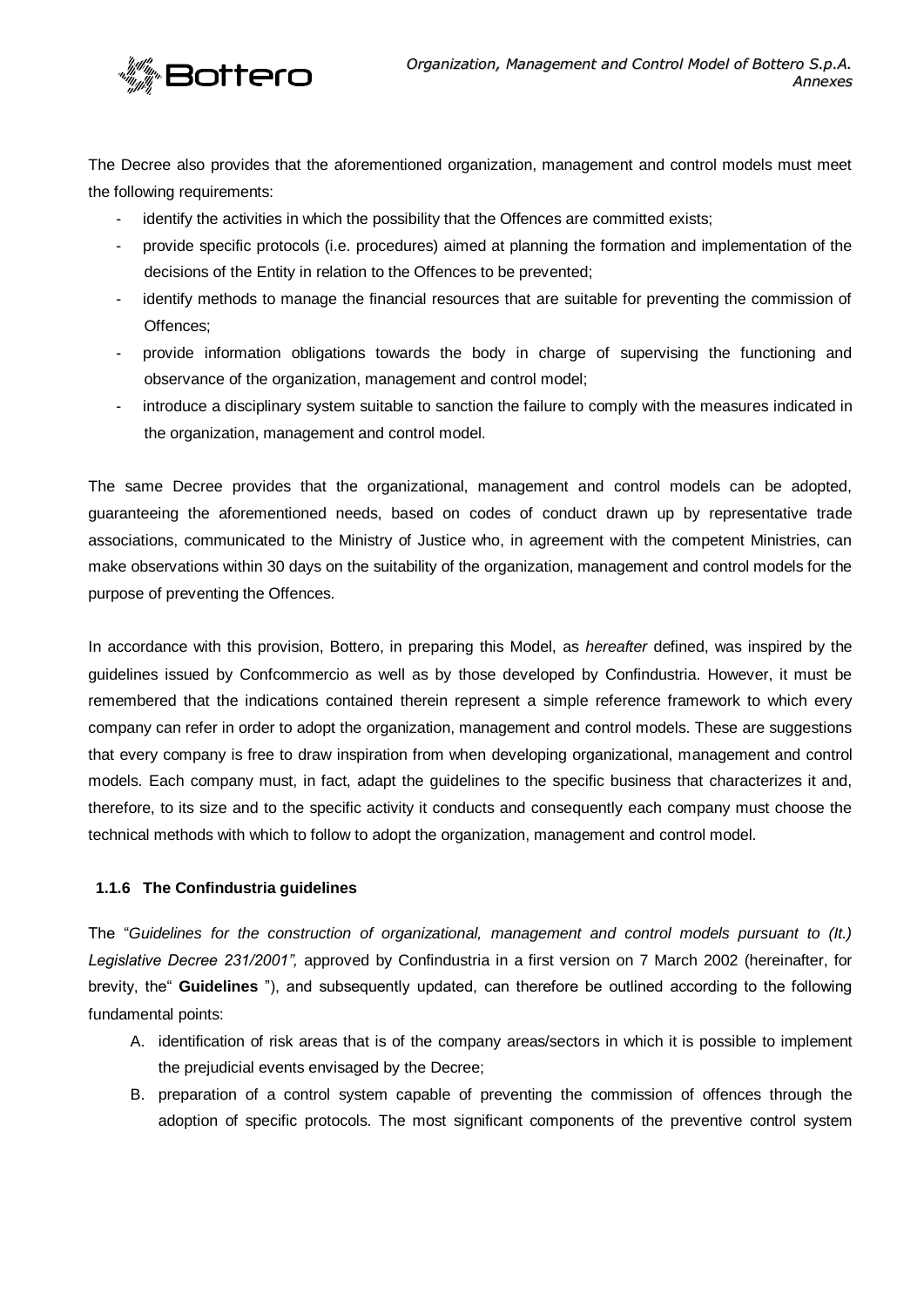

outlined by Confindustria with a separate reference to the intentional and negligent crimes provided for by(It.) Decree 231 are:

b. 1.) with reference to intentional offences:

- code of ethics;
- **•** organizational system;
- **nanual and IT procedures;**
- **EXEC** authorization and signatory powers;
- **•** control and management systems;
- **•** communication to staff and their training

 b. 2.) with reference to non intentional crimes regarding the protection of occupational health and safety and the environment, without prejudice to the control systems indicated for intentional crimes, they are:

- Education and training;
- **Communication and involvement;**
- Operation management;
- **Monitoring system.**
- C. information obligations by the supervisory body and towards the supervisory body.

The components of the control system must be inspired by the following principles:

- verifiability, availability of documentary evidence, consistency and congruence of each operation;
- application of the principle according to which the spending power and control power cannot be simultaneously delegated to anyone;
- documentation of the controls;
- provision of an adequate system of sanctions for the violation of the rules of the code of ethics and of the procedures envisaged by the organization, management and control model;
- identification of the requirements of the supervisory body, including in particular: autonomy and independence, professionalism and continuity of action.

The Guidelines have been the subject of subsequent updates, which have been determined by the need to adapt the Guidelines to the subsequent legislative changes that have extended the applicability of (It.) Decree 231 to further predicate offences.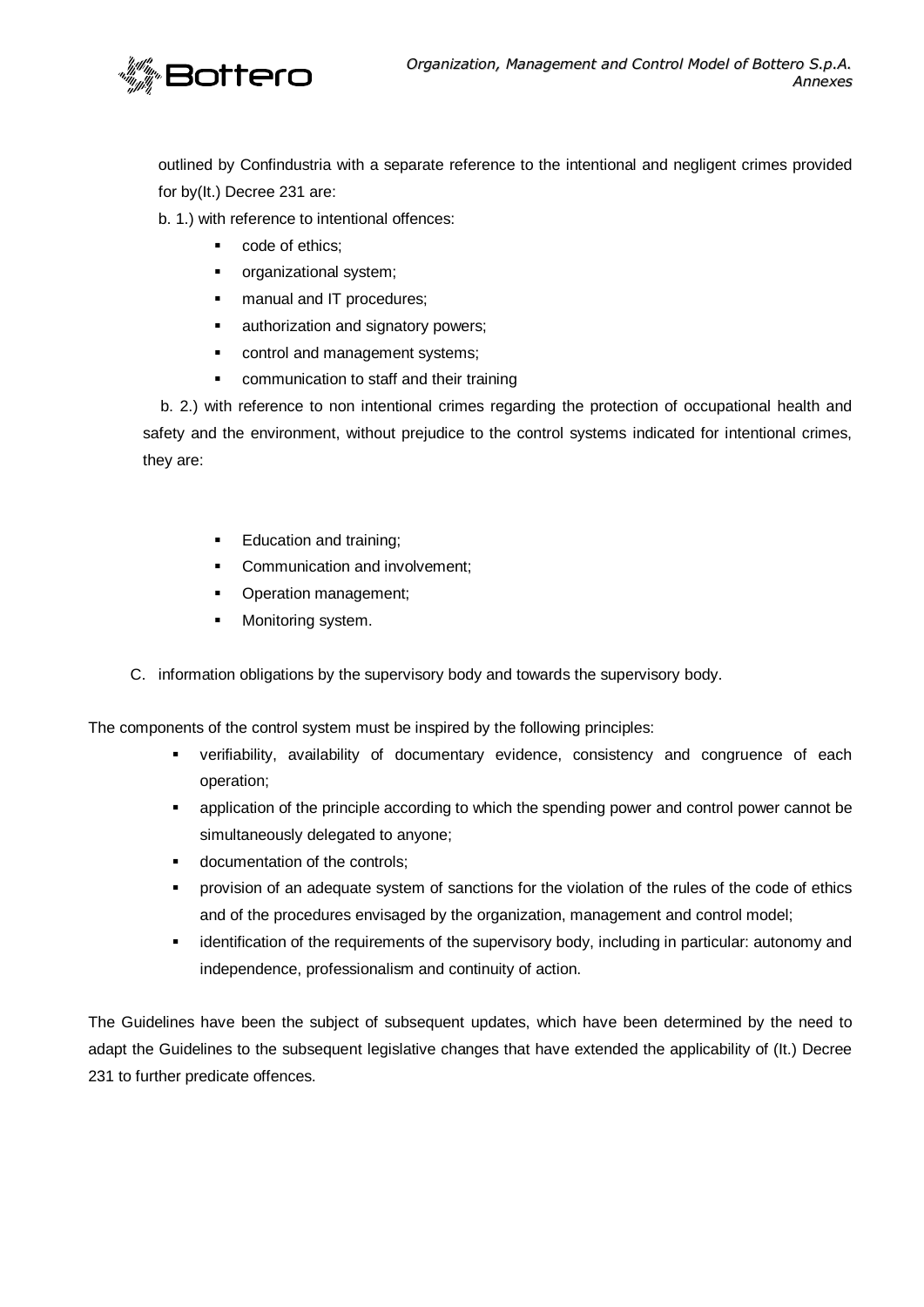

It should be pointed out that failure to comply with the specific points of the aforementioned Guidelines does not invalidate the validity of an organization, management and control model, since this must be drawn up with reference to the actual business of the company and may well depart from the Guidelines which, by their nature, are general.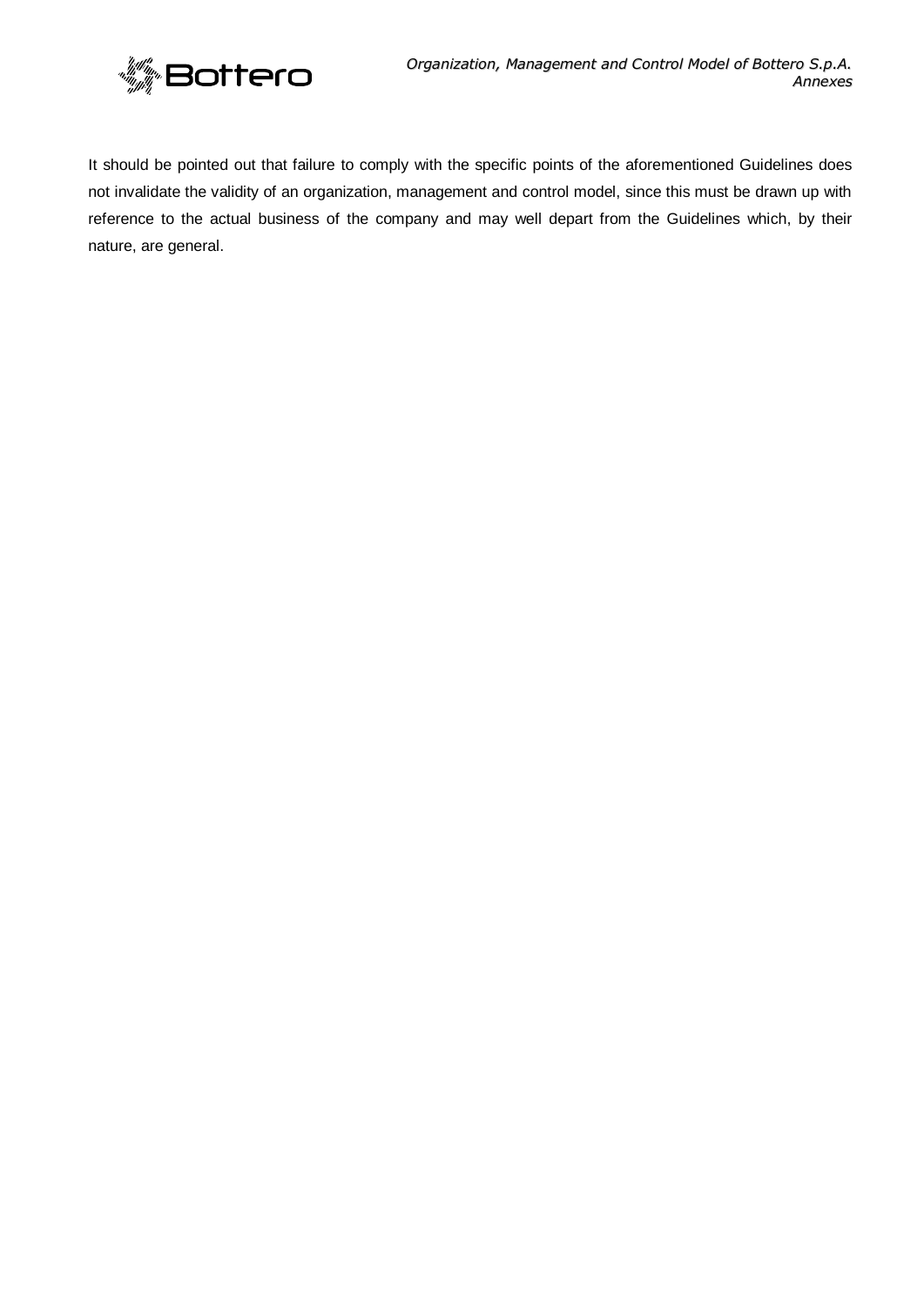

<span id="page-10-0"></span>2 The organization, management and control model of BOTTERO S.p.A.

<span id="page-10-1"></span>2.1 Adoption of the organization, management and control model by Bottero

Bottero S.p.A. (hereinafter, for brevity, **"Bottero"** or the **"Company"**) considered it essential and in accordance with its corporate policy to adopt an organization, management and control model pursuant to the Decree (hereinafter, for brevity, the "**Organization and Management Model**" or the "**Model** "), so that all the Recipients of the Model, as defined *hereafter*, observe such behaviour as to prevent the risk of commission of the Offences envisaged by the Decree in the performance of their activities and services.

Bottero believes that the adoption of this Model, together with the simultaneous issuing of a code of ethics (hereinafter, for the sake of brevity, the "**Code of Ethics**"), which forms an integral and substantial part of the Model, constitutes, beyond the provisions of the law, a further valid instrument for raising the awareness of all the Recipients of the Model. All this so that the aforementioned subjects follow, in the performance of their activities, correct and transparent behaviours in line with the ethical and social values that inspire Bottero in pursuing its corporate purpose, and in any case such as to prevent the risk of commission of the Offences.

The "**Recipients of the Model**" or "**Recipients**" include: Employees, members of corporate bodies, members of the Bottero audit firm and External Collaborators. The **"Employees"** include Bottero employees (including managers). The "**External Collaborators**" include agents, brokers, distributors, consultants, contractors, suppliers, intermediaries, collaborators in any capacity, and companies controlled by Bottero pursuant to art. 2359 (It.) Civil Code based in the national territory (the latter, for the sake of brevity, the "**Subsidiaries**").

For the purposes of the construction and preparation of this Model, Bottero has analysed its risk areas taking into account, in the drafting thereof, the provisions of the Decree and the Guidelines.

The Organization and Management Model is approved and adopted by Bottero's Board of Directors, in compliance with art. 6, paragraph 1, letter a) of the Decree.

Simultaneously with the approval and adoption of the Organization and Management Model, the Board of Directors establishes the body responsible for supervising the functioning and observance of the Organization and Management Model (hereinafter, for the sake of brevity, the "**Organism of Supervision**"), in compliance with the provisions of the Decree.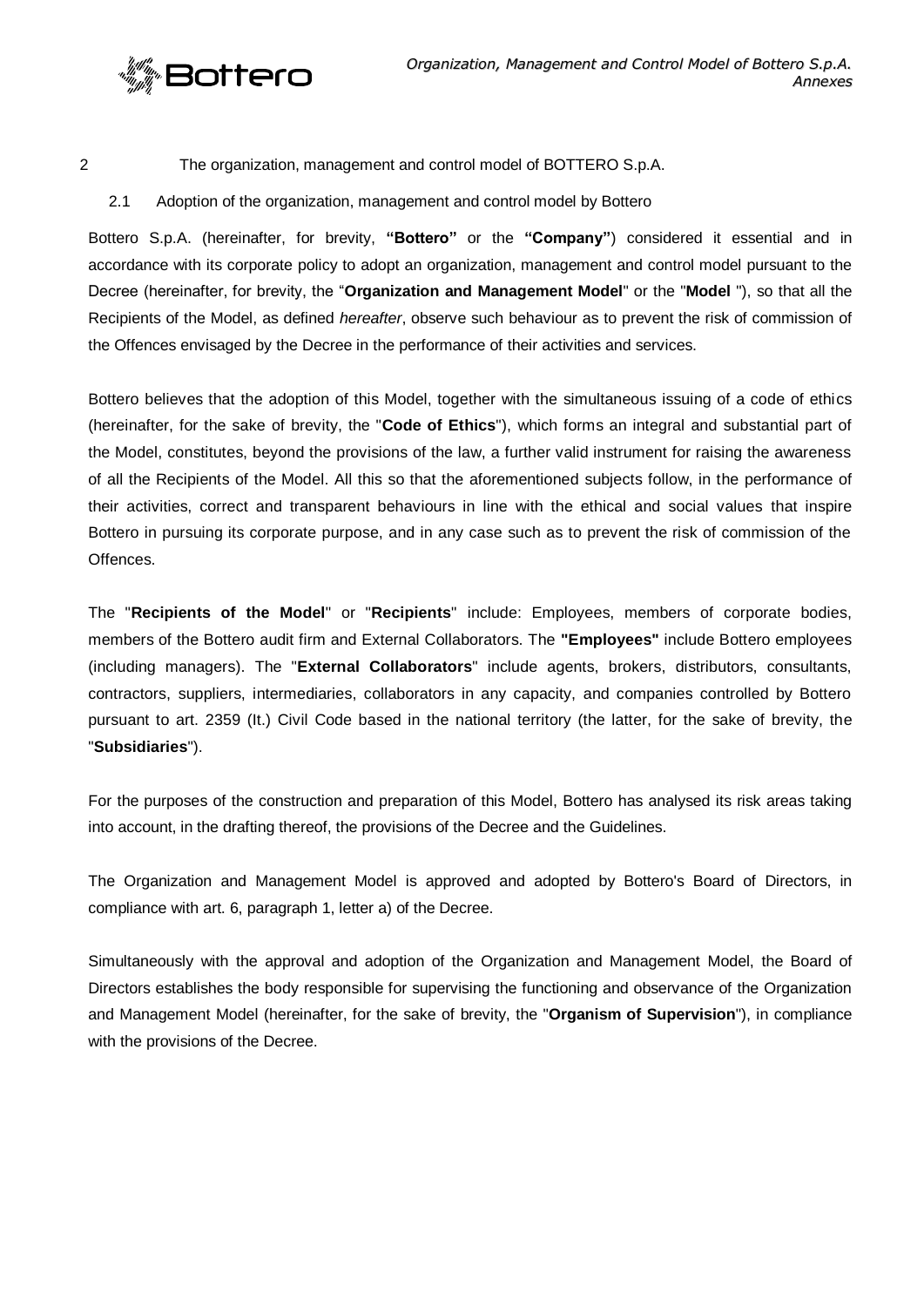

#### <span id="page-11-0"></span>**2.2 The Company and its structure**

In 1957, Mr. Pasquale Bottero founded Bottero Costruzioni Meccaniche, for the construction of machines for cutting and handling glass plates. In 1962, he laid the first stone of the current site, consisting of over 45,000 square meters covered. In 1966, he entered the hollow glass *business* by designing and building forming machines for the production of glass bottles and containers.

Over the years, Bottero has grown consolidating its presence in the world and by diversifying technologies in other sectors. In the sector of glass technology alone, Bottero has more than 21,000 machines installed on five continents and in over 88 countries.

Bottero has 910 employees, 95 distributor agents and 115 installation technicians.

#### **Corporate structure**



The Bottero organisation is developed around technology and glass processing sectors, which constitute the structure of the *Business Units* related to the product lines currently marketed: Container Glass, Standard Flat Glass and Flat Glass Installations. The organization is characterized by a structured and transversal function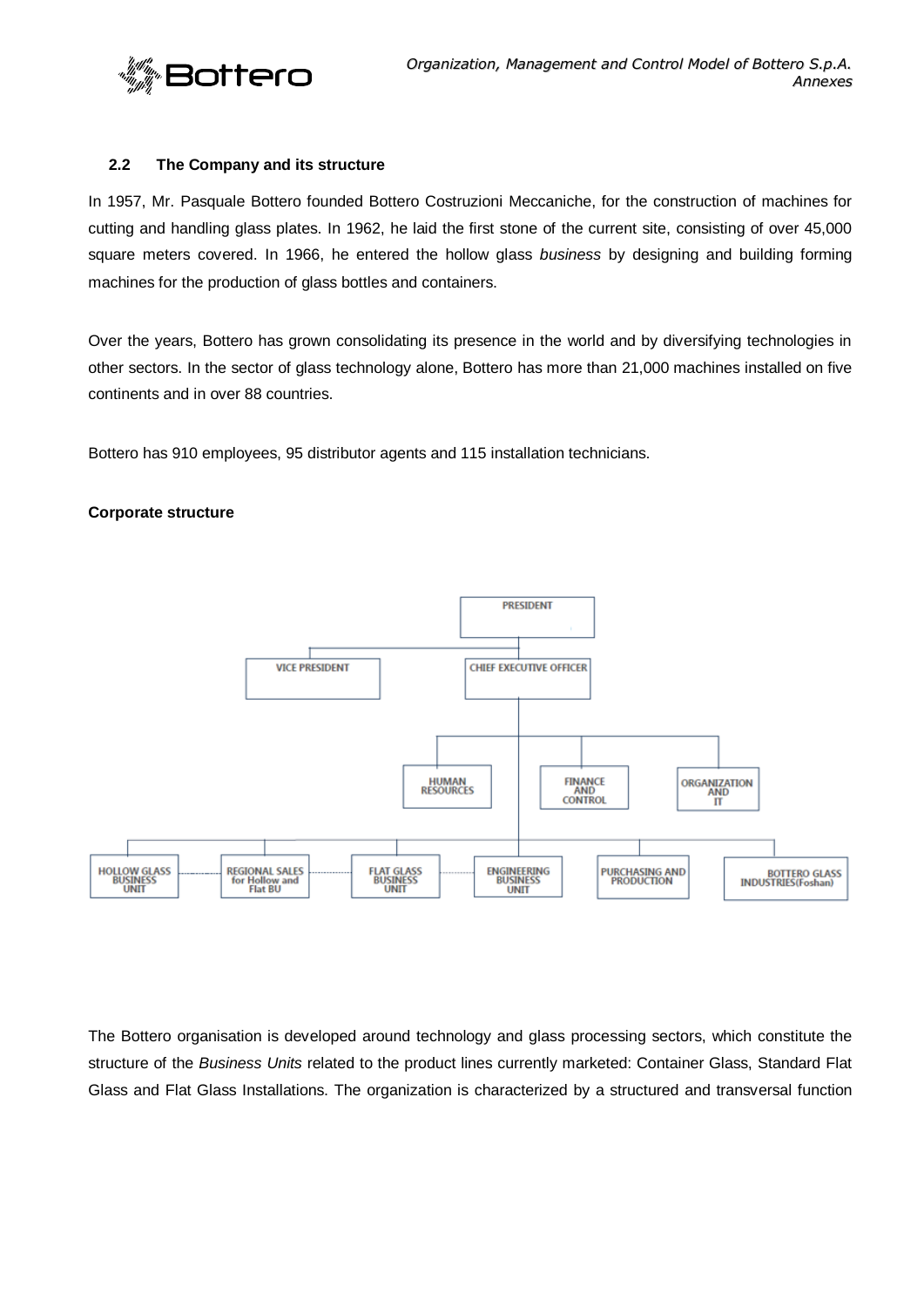

architecture, with a direct approach to the top management by the *Business Units* and by the staff operational functions.

In order to immediately clarify the role and responsibilities of each person in the context of the corporate decision-making process, Bottero has developed a summary report which outlines the entire organizational structure of the company (Bottero S.p.A. organization chart). In particular, in said statement, the following is specified:

- the areas in which the business is divided;

- the lines of hierarchical dependence of the individual corporate bodies.

#### **Bottero S.p.A. Organization Chart**



# <span id="page-12-0"></span>**2.3 Function of the Organization and Management Model**

This Model completes and integrates the set of rules of conduct, principles, *policies* and procedures of Bottero, as well as all the existing organizational instruments and internal controls, with provisions that meet the purposes of the Decree for the specific purpose of reducing the risk of commission of the Offences contemplated therein.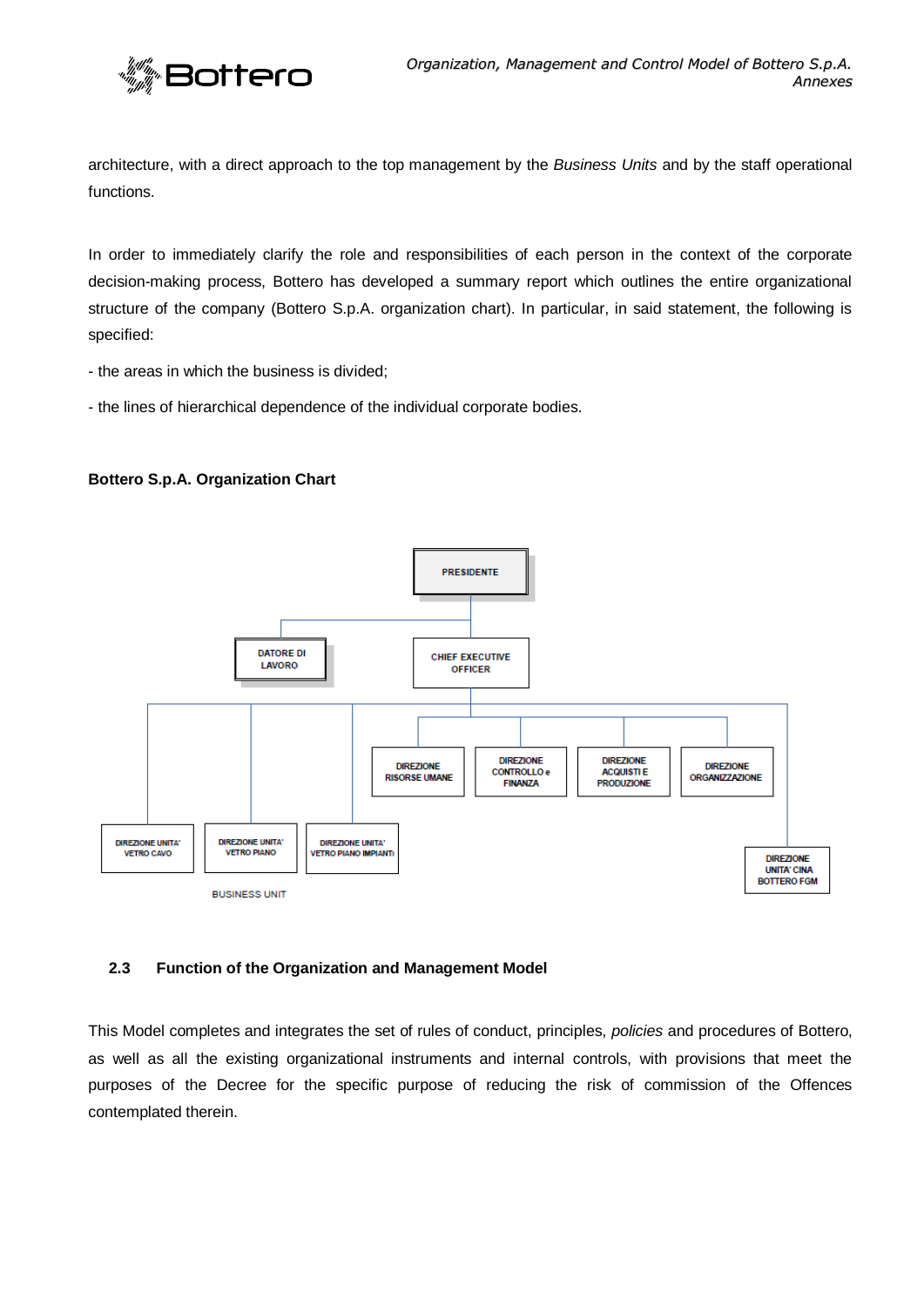

The purpose of the Bottero's Organization and Management Model is therefore the preparation of a structured and organic system of prevention, deterrence and control aimed at reducing the risk of committing crimes by identifying sensitive activities and their consequent specific procedures. The control system currently operating in the company was taken into account in the preparation of this Model, where deemed appropriate to meet the purposes of preventing the risk of commission of Offences. The following elements have also been evaluated:

- Bottero's certification system is currently made up of the ISO 9001: 2015 Quality Management System and the ISO 14001: 2004 Environmental Management System, and it is managed by the Central Quality Department;
- the Bottero information system is regulated through the ICT (*Information Communication Technology*) Body, which draws up the DSI (Document of Information Security) which integrates what is required by the technical specification regarding minimum security measures according to Annex B of the aforementioned Decree.

The Organization and Management Model aims to:

- make all Recipients of the Model aware that the commission (and also the attempted commission) of an Offence - even if carried out for the benefit or in the interest of Bottero - represents a violation of the Organization and Management Model and of the Bottero Code of Ethics and it constitutes a criminal offence punishable by criminal and administrative penalties, not only against the offender, but also against Bottero;
- identify the areas at risk of commission of crimes through an in-depth analysis of the activities carried out, of the existing procedures and controls, of the practice, of the authorization levels;
- reiterate that such conduct is strongly condemned by Bottero as contrary, in addition to regulatory provisions, also to the rules and rules of conduct to which Bottero is inspired and to which it abides in the conduct of its business;
- prevent the risk of commission of crimes, through the adoption of procedural principles aimed at ensuring compliance with the principles of control as defined *hereafter*;
- allow a constant verification of the functioning of the Model with consequent periodic updating;
- allow the monitoring of areas of activity at risk of Crime and timely intervention to prevent the commission of crimes;
- **EXED** illustrate the composition, tasks and functioning of the Supervisory Body, with the assignment to the same of the tasks envisaged by the Decree and the granting of powers such as to guarantee its full and effective operation, both in terms of autonomy and available means;
- prepare information and communication flows to the Supervisory Body and to the same body;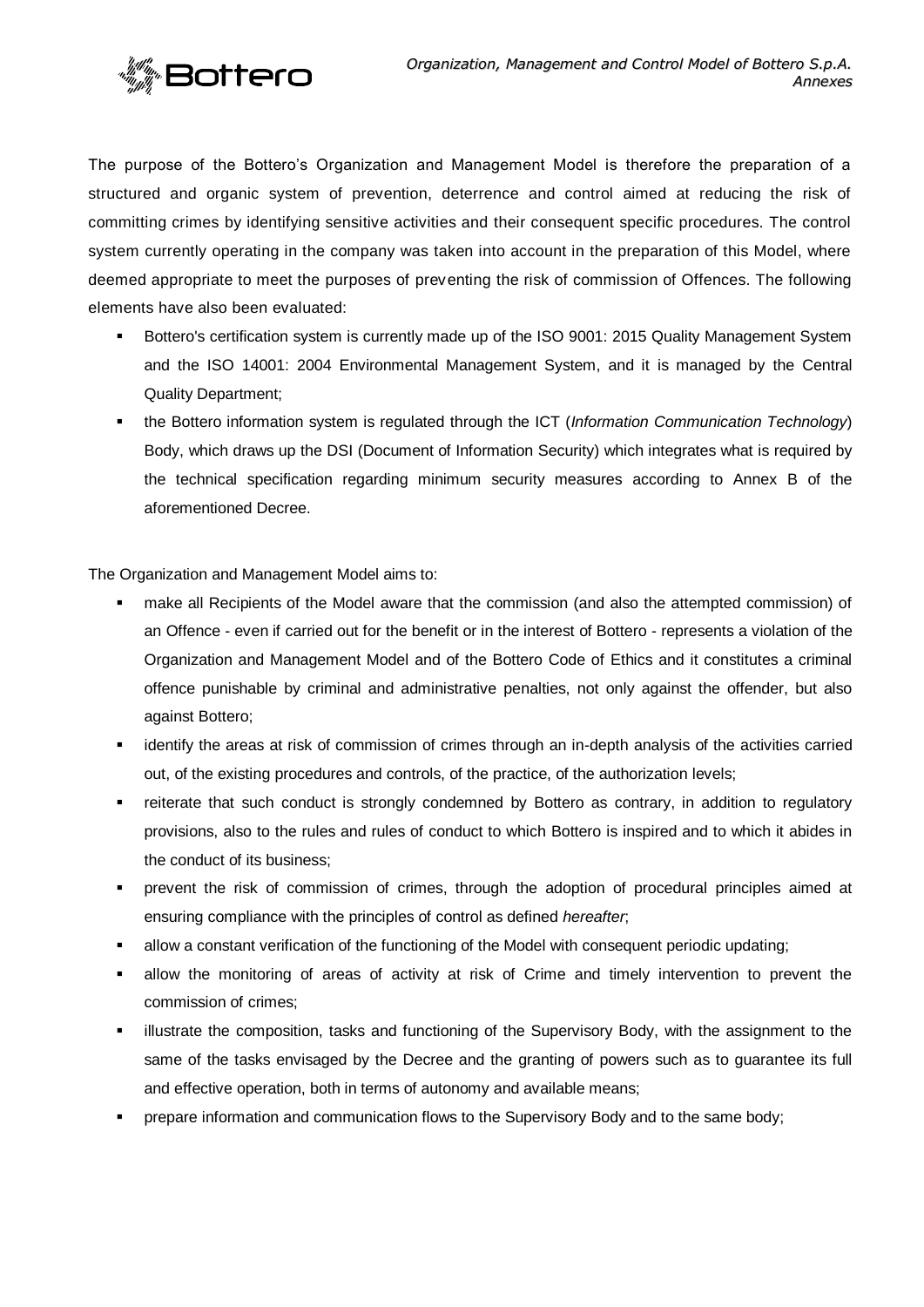

- promote awareness, training and dissemination activities among all Recipients of the Model, behavioural rules and internal processes and procedures aimed at governing, preventing the commission of Offences and controlling activities at risk, also through an adequate communication system, dissemination and training;
- adopt a specific disciplinary system suitable to pursue and sanction violations of the Organization and Management Model.

# <span id="page-14-0"></span>**2.4 Control principles of the Organization and Management Model**

The Model is based on the following principles of control, applicable with particular reference to Sensitive Activities (as defined in paragraph 2.8.1):

- every operation, transaction, action must be verifiable, documented, coherent and congruous: for each operation, there must be an adequate documentary support that allows, at any time, the execution of controls which certify the characteristics and reasons for the operation and identify who authorized, performed, recorded and verified the operation itself. In order to minimize the risks of destruction or loss, even accidental, of data, unauthorized access or treatment that is not permitted or does not comply with the law, adequate security measures are adopted;
- no one can independently manage an entire process: the observance of this principle is guaranteed by the application of the principle of separation of functions and tasks applied within Bottero, according to which different persons and functions have the responsibility to authorize an operation, to account for it, to carry out the operation and/or to control it. Furthermore, no one is given unlimited powers; powers and responsibilities are defined and disseminated within Bottero; authorization and signature powers are consistent with organizational responsibilities;
- the controls must be documented: the control system is supported by adequate documentation relating to controls and supervision.

# <span id="page-14-1"></span>**2.5 Structure of the Organization and Management Model**

The Model of Organization and Management and the Code of Ethics of Bottero must be understood as an expression of a single body of rules adopted by Bottero in order to promote the high moral principles of correctness, honesty and transparency in which Bottero believes and by which it is inspired in carrying out its business.

The Model is integrated, in addition to the principles and provisions contained in the Code of Ethics, by the set of *policies* and procedures formalized and already applied within Bottero and by the system of delegations and powers.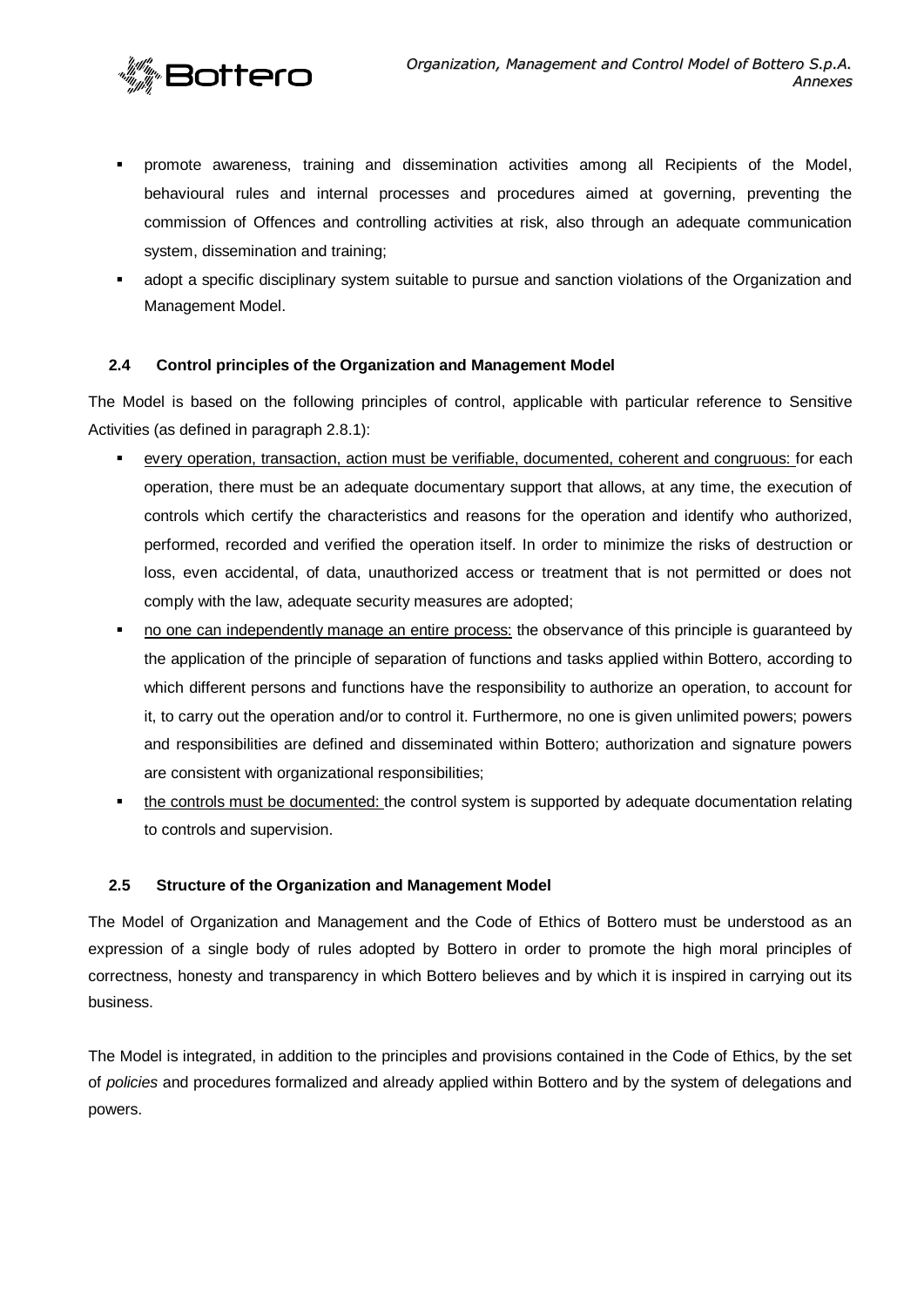

The procedures, in their last revision, are available within the intranet portal of the BOTTERO company as well as in the individual departments where a special list is kept in paper format and periodically updated.

For the purposes of this Model, all the discipline and control instruments already operating in Bottero that constitute an integral and substantial part of this Model are referred to expressly and in full.

The Model consists of:

- this "General Section" which illustrates the contents of the Decree, the function of the Organization and Management Model, the tasks of the Supervisory Body, the disciplinary system and, in general, the principles, logic and structure of the Model itself;
- the "Special Section", divided into sections, which refers to the specific types of Crime analysed during the *risk analysis* activities and to the Sensitive Activities identified therein, for the purpose of preventing the Offences envisaged by the Decree;
- the list of Offences (Annex 1);
- the Code of Ethics (Annex 2).

The General Section, the Special Section and the Annexes are an integral and substantial part of the Model.

# <span id="page-15-0"></span>**2.6 Changes and updating of the Organization and Management Model**

The Model is adopted by the Bottero Board of Directors, whose authority includes the amendments and additions thereto which may be appropriate or necessary, in relation to new legal provisions or following some changes in the organizational structure and/or the company business.

Proposals for amendments and integration of the Model may be presented by the Supervisory Body to the Board of Directors, after consulting the authorised corporate functions.

# <span id="page-15-1"></span>**2.7 Adoption of the Organization and Management Model in the Subsidiaries**

The Model and the Code of Ethics are communicated to the Subsidiaries, which shall adopt, through a specific resolution of the Board of Directors, their own organizational, management and control model pursuant to the Decree, drawn up on the basis of setting and guidelines for this Model and risk profiles configurable in the activities carried out by the companies themselves. In the exercise of their autonomy, the individual Subsidiaries are directly and exclusively responsible for the adoption and implementation of the respective model, based on their own and independent risk analysis.

Likewise, each subsidiary company adopts its own code of ethics in line with the principles to which the parent company's Code of Ethics is based.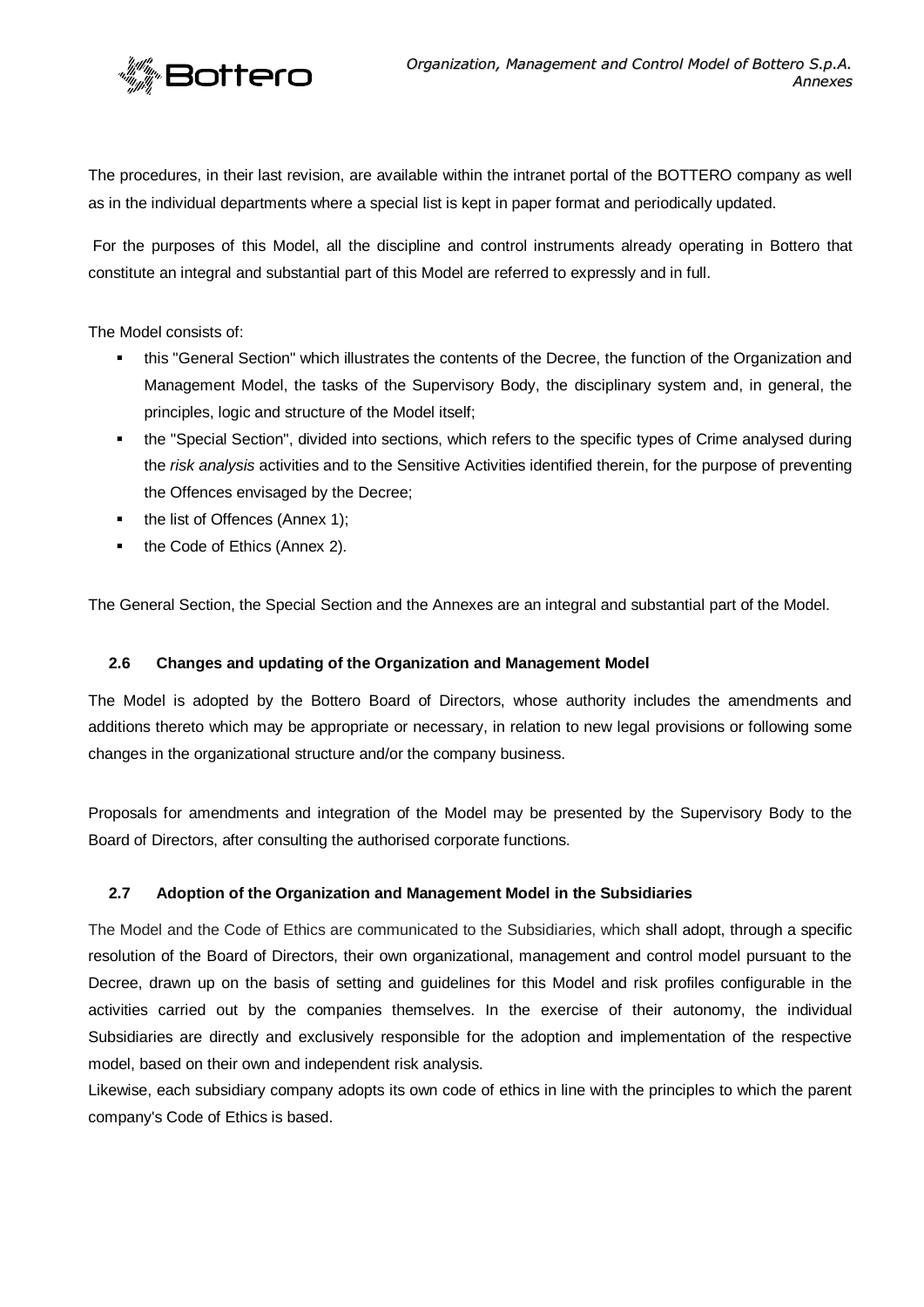

Each Subsidiary notifies the Chief Executive Officer and the Bottero Supervisory Body of the adoption of the Model and the Code of Ethics.

In adopting the organization, management and control model, the Boards of Directors of the individual Subsidiaries at the same time also appoint their supervisory body. These supervisory bodies are exclusively responsible, in the context of their respective companies, for the control tasks on the performance of the aforementioned activities and on the functioning and observance of the model of the company to which they refer.

The representatives indicated by Bottero in the corporate bodies of the subsidiaries, in the consortia and in the *joint ventures* promote the principles and contents of the Model in the areas of their respective authority.

# <span id="page-16-0"></span>**2.8 Implementation and realization of the Organization and Management Model**

The launch of the Model implementation project was shared with all those responsible for the functions and management of Bottero in order to make the same subjects aware of the importance of the project.

The process of identifying the relevant risks for the purposes of the Decree and of adapting/integrating the existing control system was conducted through the following phases and activities:

- mapping of risk processes and Sensitive Activities, as defined *hereafter*;
- **identification of potential risks;**
- recognition and analysis of the existing preventive control system;
- **assessment of residual risks:**
- adjustment/integration of the control system in order to reduce the identified risks to an acceptable level.

# <span id="page-16-1"></span>**2.8.1 Mapping of corporate areas at risk and** *risk analysis*

The risk areas were identified by analysing the company context, identifying the sensitive activities, that is to say the specific activities at risk of commission (hereinafter, for the sake of brevity, the "**Sensitive Activities**") and the business functions within which the Offences could be committed (or attempted). From this preliminary analysis, it was decided to concentrate the attention for the preparation of the Special Section on the following families of Offences:

- Offences against the Public Administration (Articles 24, 25 and 25 *decies* of the Decree);
- Corporate crimes (art. 25-*ter* of the Decree);
- Offences concerning occupational hygiene and safety (art. 25-*septies* of the Decree);
- Money laundering, receiving stolen goods, use of money, goods or benefits of goods of illicit origin, self-laundering offences (art. 25-*octies* of the Decree).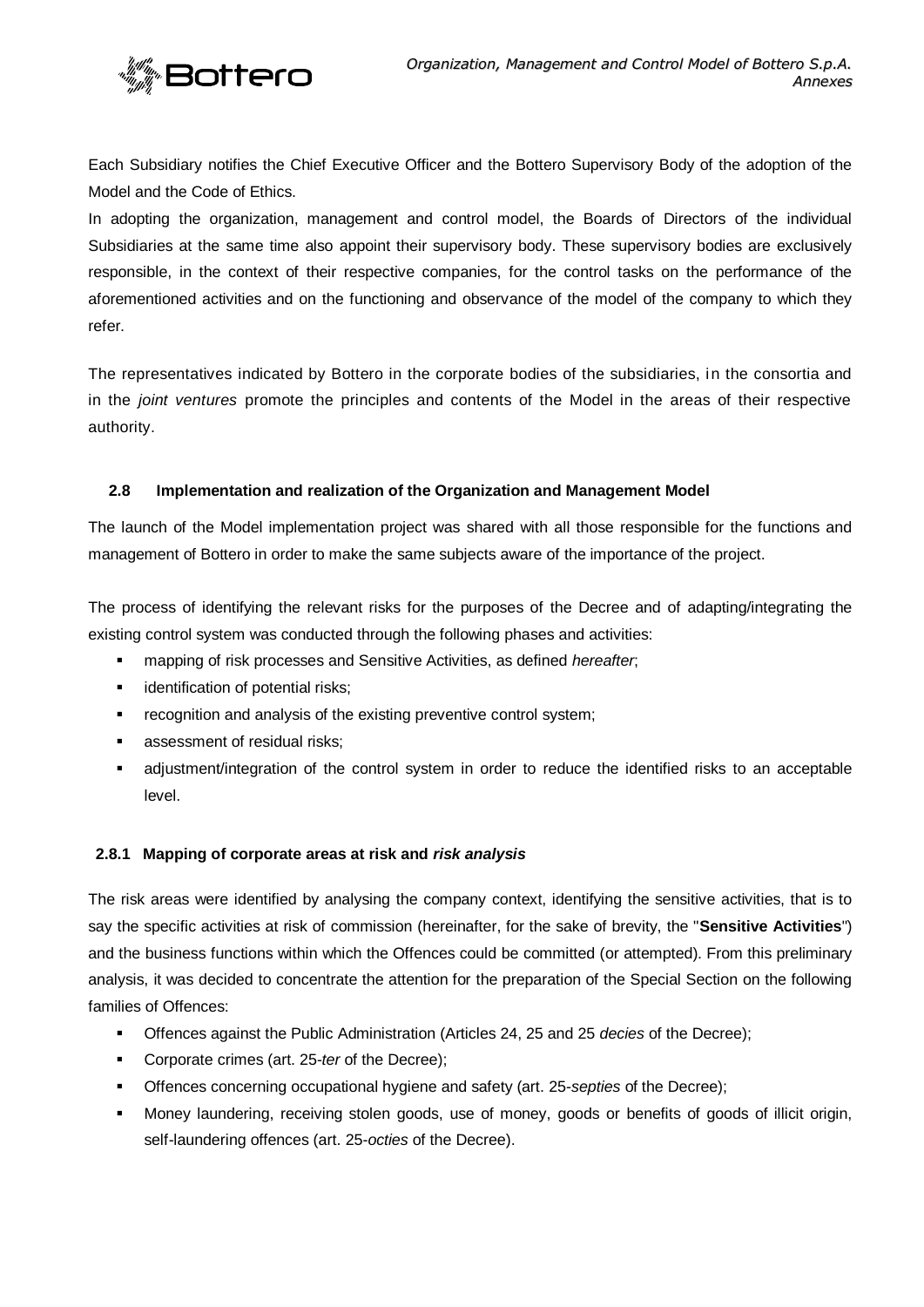

- Cybercrime and copyright infringement (art. 24-*bis*, 25 *novies* of the Decree)
- Environmental offences (art.25 undecies of the Decree);
- **•** Offences relating to trademarks and patents (Articles 25 bis)

With reference to the aforementioned Crime families, it was then highlighted how the types of offences could be implemented with respect to the internal and external operating context in which the Company operates, identifying the Sensitive Activities.

For each identified Sensitive Activity, the following were identified:

- **•** potential associated crimes;
- the corporate functions involved in the management of the identified activities;
- the possible methods of implementation of the Offense or participation in it;
- the control tools aimed at preventing and monitoring illegal conducts.

For the mapping of the aforementioned risk areas, the history and events of Bottero and, in general, the characteristics of the subjects operating in the sector in which the same work is carried out were taken into account.

The results of the mapping of Sensitive Activities are available to the Supervisory Body for the purpose of carrying out the institutional activity entrusted to it by the Decree and by this Model.

From the preliminary examination and *assessment* of the company activities and the organizational structure, an evaluation has emerged regarding the exclusion of the reasonable possibility of committing some Crime families contemplated by the Decree.

Specifically, it is believed that the forgery of coins, public credit cards and stamp duties pursuant to art. 25-*bis* and the offences of abuse of privileged information and market manipulation pursuant to Article 25-*sexies*  cannot be configured within Bottero's corporate business.

As far as the crimes of terrorism, as per art. 25-quater, the crimes against the individual personality pursuant to art. 25-quinquies and 25-quater.1, the crimes of Racism and xenophobia referred to in article 25 - terdecies, the transnational crimes and the offences of organized crime are concerned, no specific occasion for the realization of such cases have been identified as, although the abstract verifiability cannot be ruled out entirely, their actual realization appears unlikely, both in consideration of the operational reality of the Company, and in consideration of the elements necessary for the realization of the crimes in question (with particular reference to the psychological element of the crime for some of them). In any case, the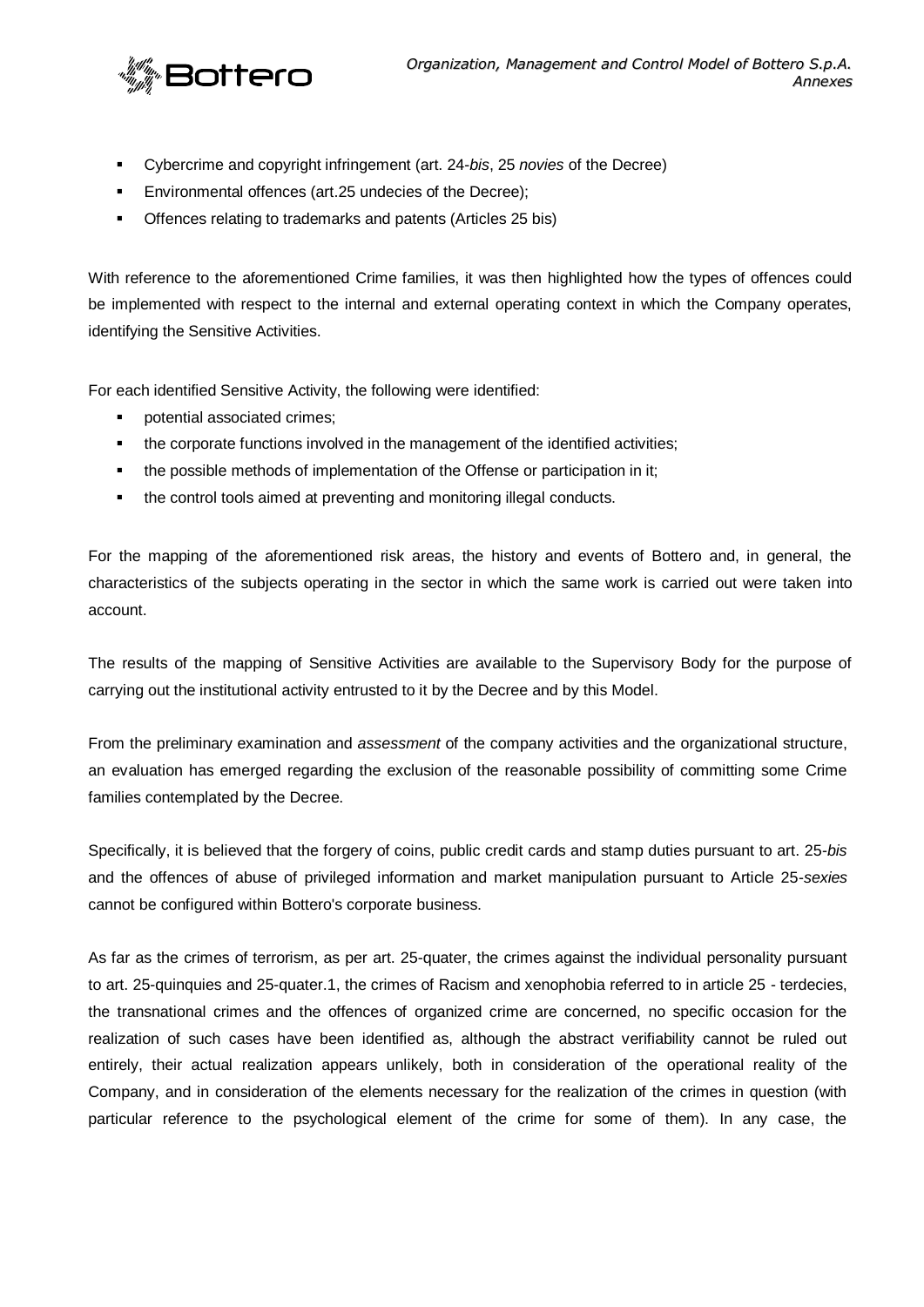

aforementioned principles of the Code of Ethics and the Sensitive Activities management tools guarantee an adequate supervision of the situations envisaged by the regulations. With reference to crimes committed in violation of copyright - with the exception of the crimes set forth in Articles 171 bis paragraph 1 and 171 bis paragraph 2 l. 633/1941 - (art. 25 *nonies*), as well as crimes against industry and commerce (art. 25-bis 1), whose implementation seems in any case remote, the behavioural principles that have been identified for a correct and transparent conduct of the company activities are considered adequate safeguards for the commission of these cases.

Also with reference to the crimes pursuant to art. 25 - duodecies (employment of third-country nationals whose stay is irregular) and pursuant to art. 603 bis of the (It.) Penal Code, it is believed that the risk profile of the commission of the offences in question is quite remote. In any case, the personnel selection procedures prepared by Bottero S.p.A., together with the aforementioned principles of the Code of Ethics and the Sensitive Activities management tools, guarantee adequate supervision of the situations envisaged by the regulations.

Bottero considers the Code of Ethics and what has already been provided with reference to other Sensitive Activities to be sufficient instruments of discipline and prevention of the offences outlined above whose commission is considered in any case unlikely.

# <span id="page-18-0"></span>**2.8.2 Detection of the internal control system and** *risk analysis*

Based on the mapping of the corporate areas at risk, an analysis was conducted on the adequacy to prevent and identify unlawful conduct of the existing control system. In particular, the sensitive areas have been assessed with respect to the existing system of procedures/controls to highlight any misalignments with respect to the Model and to provide corrections and additions.

The analysis was carried out to verify, in particular:

- the existence of behavioural rules of a general nature aimed at overseeing the carried out activities;
- the existence and adequacy of procedures that govern the performance of activities in compliance with the principles of control;
- compliance and concrete implementation of the general principle of separation of duties;
- the existence of authorization levels to guarantee adequate control of the decision-making process; and
- the existence of specific control and monitoring activities on Sensitive Activities.

The analysis was expressly targeted for the purposes of the Decree; a description of the system of preventive controls existing within Bottero was therefore prepared.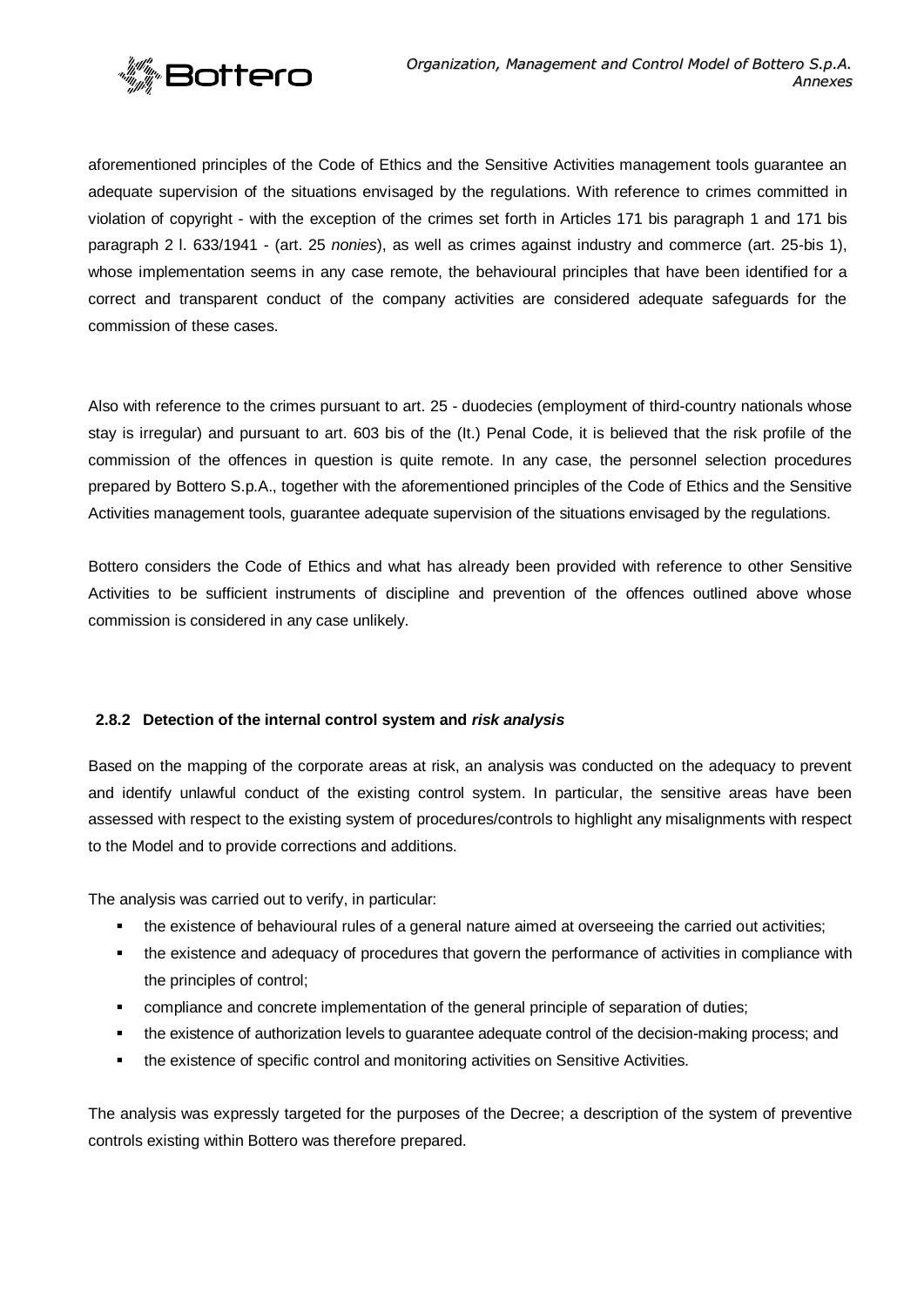

# <span id="page-19-0"></span>**2.8.3 Evaluation of residual risks**

For each company activity, the "risks" were assessed and risk priorities were assigned according to the various elements qualifying Bottero's own internal control system, from the existence of behavioural rules to the existence of control and monitoring activities.

In general, Bottero's control system was sufficiently formalized and, in this sense, all the rules of conduct, procedures and internal rules set up to oversee the performance of company activities were of help.

The existing control processes/tools have therefore been activated and integrated, focusing them on the types of Offences in relation to the organizational and operational context of Bottero, both internal and external. Particular attention was paid to the need to ensure timely notification of the existence and occurrence of any critical situation, both general and specific.

#### <span id="page-19-1"></span>**3 THE SUPERVISORY BODY**

Art. 6, paragraph 1, letter b) of the Decree provides as an essential component of the Model the assignment to a body, having autonomous powers of initiative and control, with the task of supervising the functioning and observance of the Model as well as updating it.

Bottero, taking into account the aims pursued by the Decree, the Guidelines and its size and organization, opted for a Supervisory Body composed of more than one person.

# <span id="page-19-2"></span>**3.1 Appointment and composition of the Supervisory Body**

The Supervisory Body is appointed by the Board of Directors. The Supervisory Body is composed of two members, who may be re-elected, of which an internal member from Bottero and an external professional with specific skills in the corporate/financial field, having the requisites of autonomy, independence, continuity of action, professionalism and integrity, which are necessary for the office.

In this regard, it should be noted that, as far as the autonomy requirement is concerned:

- the Supervisory Body has effective powers of inspection and control;
- the control activities of the Supervisory Body are not subjected to any form of interference and/or conditioning by internal subjects in Bottero or corporate bodies of the same;
- the Supervisory Body reports directly to the Board of Directors, with the possibility of reporting directly to the Statutory Auditors and the shareholders;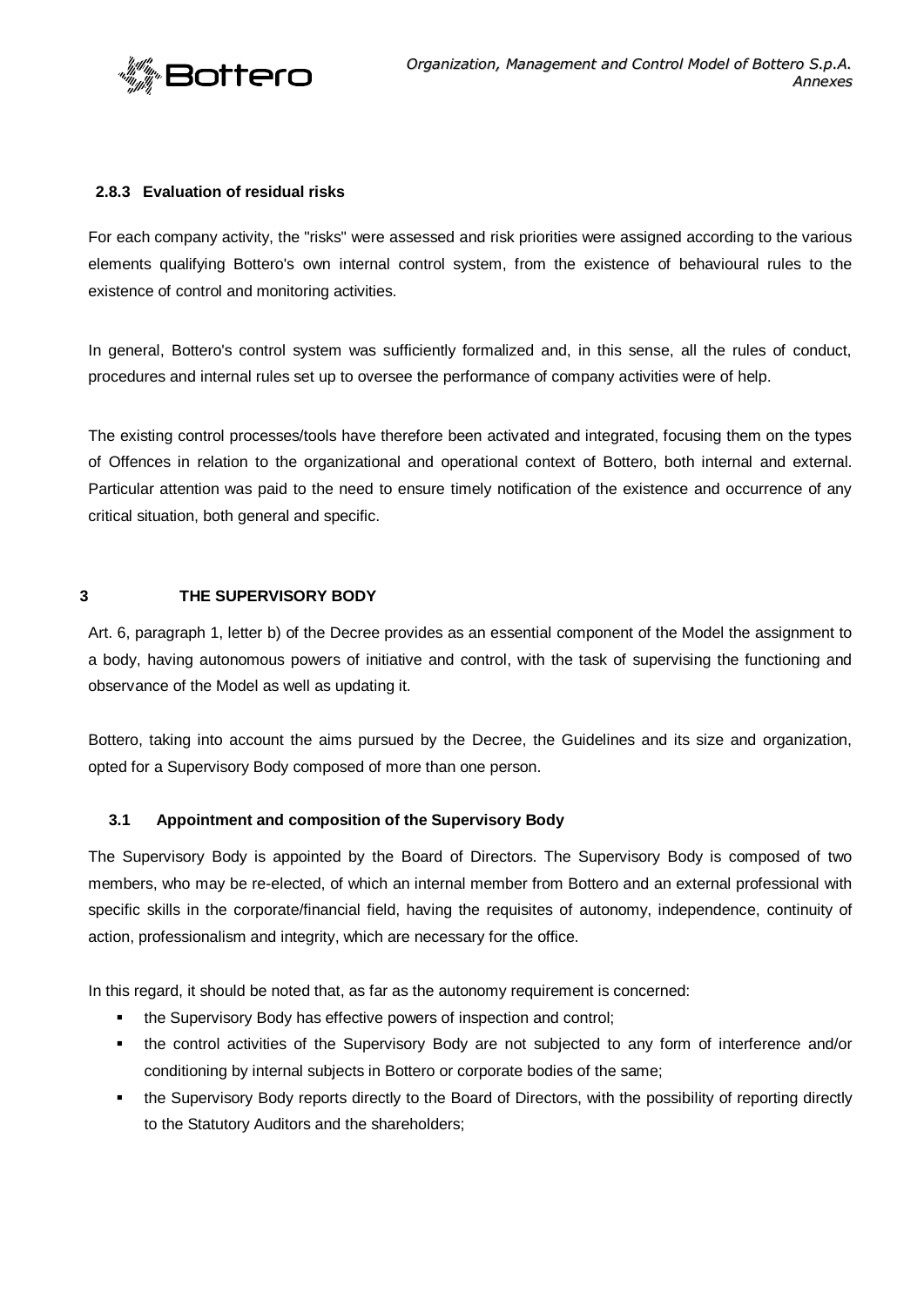

- the Supervisory Body does not perform operational tasks, nor does it participate in operational decisions and activities;
- the Supervisory Body has adequate financial resources for the proper performance of its activities;
- the regulation of the internal functioning of the Supervisory Body is entrusted to the same body, which must therefore define - with a specific regulation - the aspects relating to the performance of the supervisory functions.

As far as the independence requirement is concerned:

- **the Supervisory Body must not have executive functions and its members must not have family** relationships, marriage or affinity within the fourth degree with the members of the corporate bodies, persons who are representatives, directors or managers of Bottero or its organizational structure with financial and functional autonomy, as well as with people who exercise - even de facto - the review, management and control of Bottero;
- if a member of the Supervisory Body is an internal member of the corporate structure, he/she must have an adequately high organizational position.

As far as the requirement of professionalism is concerned:

 the members of the Supervisory Body are chosen among individuals with adequate professionalism in legal matters and in the control and management of corporate risks. Furthermore, the Supervisory Body may, also avail itself of external professionals, use competent resources in matters of business organization, auditing, accounting and finance, safety at work or other areas relating to Offences.

As far as the continuity of action is concerned:

 in its own regulation, the Supervisory Body is called to define the aspects relating to the continuity of its action, such as the scheduling of the activity and controls, the recording of minutes of the meetings and the regulation of information flows.

As far as the requirements of integrity are concerned:

 the judgment of conviction or plea bargaining is also a cause of ineligibility or revocation for just cause of members of the Supervisory Body in relation to one of the offences referred to in the Decree, or the conviction to a penalty involving the disqualification, even temporary, from public offices, or temporary disqualification from the legal offices of legal persons.

The Board of Directors evaluates the permanence of the aforementioned requirements and operating conditions of the Supervisory Body.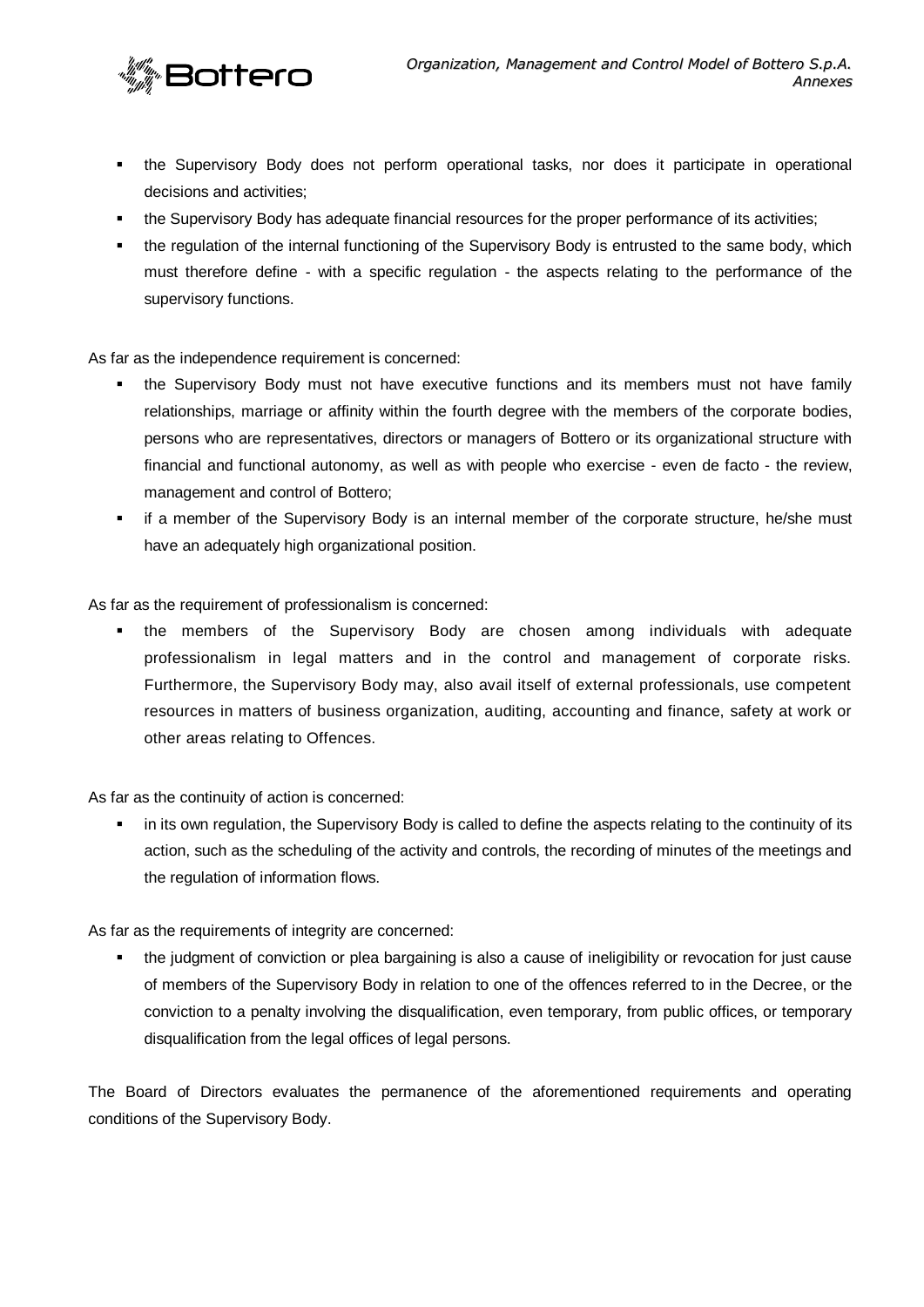

#### <span id="page-21-0"></span>**3.2 Duration and termination of office**

The Supervisory Body remains in office for the duration of 3 financial years.

The termination of the office due to the expiry of the term takes effect from the moment in which the Supervisory Body is reconstituted. Termination of office may also occur due to renunciation, forfeiture, withdrawal or death.

If the requirements of the Supervisory Body, mentioned above, should cease during the term of office, in the event of impossibility occurring or for just cause, the Board of Directors, having consulted the Board of Statutory Auditors, will proceed to revoke the appointment and its replacement with a different individuals that meets the necessary requirements.

Just cause of withdrawal shall mean:

- $\circ$  the disqualification or inability or a serious infirmity that causes (one of the members of the) Supervisory Body to be unsuitable to perform their supervisory functions, or an infirmity which, in any case, involves the absence from work for more than six months;
- o a serious breach of his/her own duties as defined in this Model;
- $\circ$  a conviction of the Company pursuant to the Decree, which has become final, or a criminal proceeding concluded through the so called "plea bargaining", where the records show "omitted or insufficient supervision" by the Supervisory Body, according to the provisions of art. 6, paragraph 1, letter d) of the Decree;
- $\circ$  a conviction, which has become final, against (one of the members) of the Supervisory Body for having personally committed one of the offences referred to in the Decree;
- a conviction, which has become final, condemning (one of the members) of the Supervisory Body to a disqualification penalty, even temporary, from the public offices, or the temporary disqualification from the management offices of legal persons and companies;
- $\circ$  the violation of the duty of confidentiality relating to the identity of the corporate functions that report significant illegal conduct pursuant to (It.) Legislative Decree 231/2001 or violations of the Model.

In the event that a sentence has been issued, the Board of Directors, while pending the final judgment, may also order - having heard the Board of Statutory Auditors - the suspension of the powers of the Supervisory Body and the appointment of a Body Supervisory Body *ad interim*.

The member of the Supervisory Body who waives the appointment is required to provide written notice to the Board of Directors so that he/she can be timely replaced.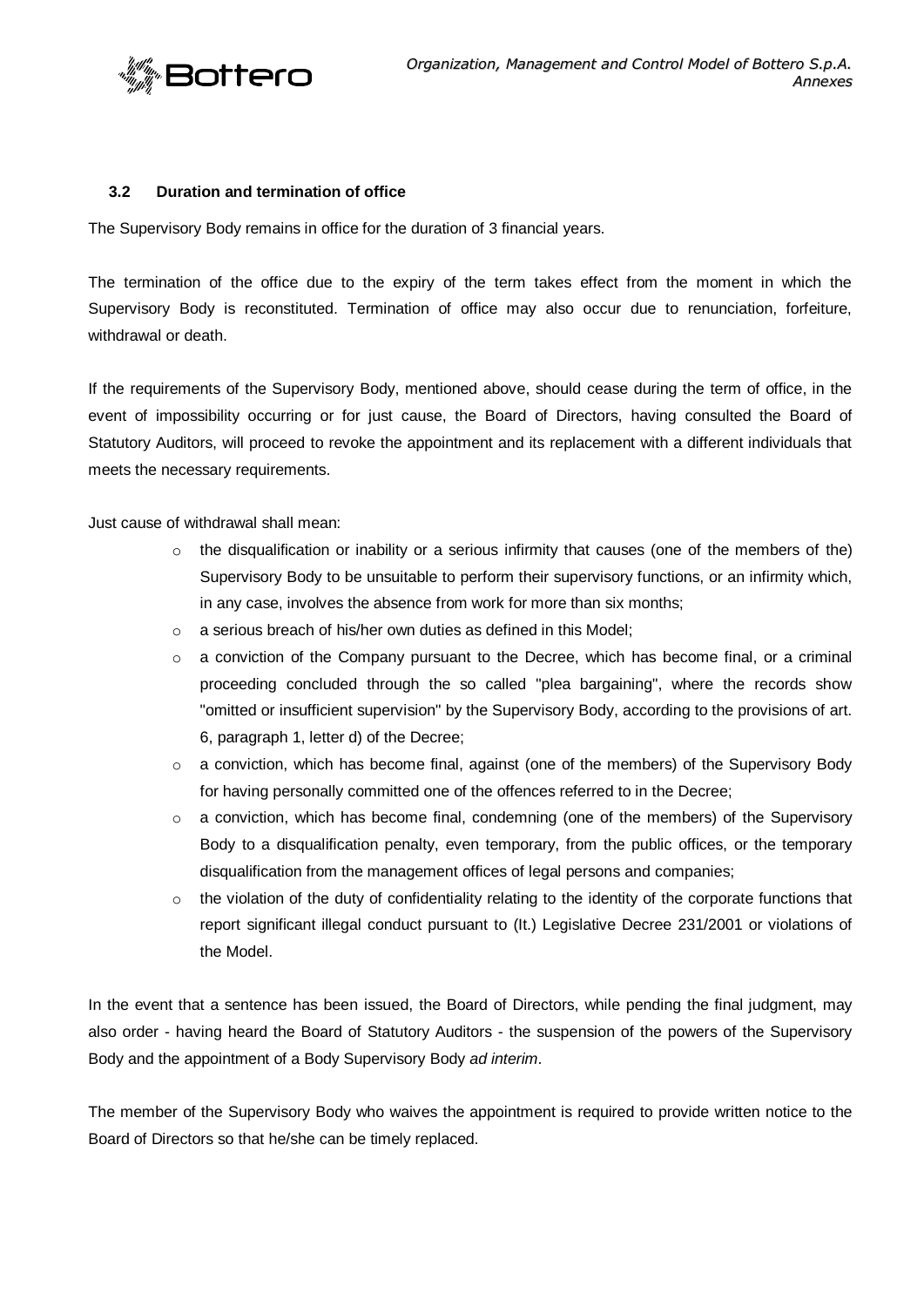

Furthermore, in the case of an internal member, any termination of the employment relationship between the member of the Supervisory Body and Bottero normally involves the withdrawal of office.

In the event of resignation, forfeiture, withdrawal and death, the Board of Directors will replace the member of the Supervisory Body who left office, after consulting the Board of Statutory Auditors. The member thus appointed remains in office for the residual term of office of the Supervisory Body.

# <span id="page-22-0"></span>**3.3 Functions, activities and powers of the Supervisory Body**

The Supervisory Body is completely autonomous in the performance of its tasks and its decisions are unquestionable. In particular, the Supervisory Body must:

- **EXECT** monitor compliance with the Model by the Recipients of the Model;
- monitor the effectiveness and adequacy of the Model in relation to the corporate structure and to the effective capacity to prevent the commission of the Offences;
- take care of updating the Model, through proposals to the Board of Directors, where there is a need to adapt the same in relation to changed company, regulatory or external conditions;
- receive detailed reports of illegal conduct, relevant pursuant to (It.) Legislative Decree 231/2001 and based on precise and consistent factual elements, or violations of the Model, ensuring the confidentiality of the identity of the reporting party.

The Supervisory Body must also:

- *ex ante (*for example, training and informing Employees);
- continuously (through monitoring, supervision, revision and updating activities);
- **ex post (by analysing causes, circumstances that led to the violation of the provisions of the Model or** to the commission of the Offence).

For an effective performance of the aforementioned functions, the Supervisory Body is entrusted with the following tasks and powers:

- to periodically verify the map of the areas at risk, in order to guarantee the adaptation to changes in the activity and/or in the company structure;
- to collect, process and store relevant information regarding the Model;
- to periodically verify the effective application of the company control procedures in the areas of activity at risk and their effectiveness;
- to verify the adoption of interventions aimed at solving critical issues in terms of internal control systems;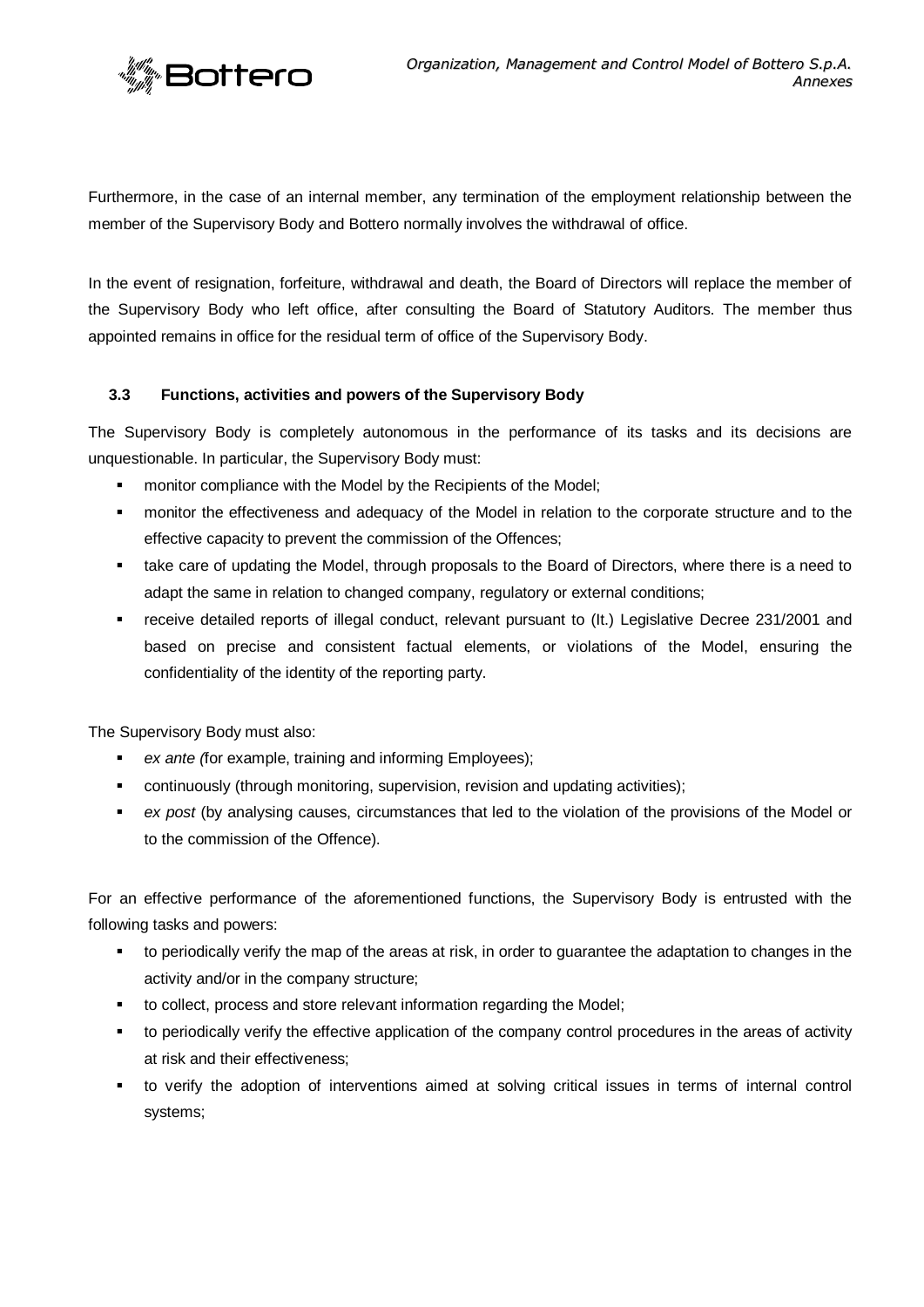

- to periodically carry out checks on specific operations or acts carried out in the context of Sensitive Activities;
- to conduct internal investigations and carry out inspections to ascertain alleged violations of the provisions of the Model;
- **the monitior the adequacy of the disciplinary system envisaged for cases of violation of the rules defined** by the Model;
- to coordinate with the other company functions, as well as with the other control bodies (*firstly* the auditing company and the Board of Statutory Auditors), also through special meetings, for the best monitoring of the activities in relation to the procedures established by the Model, or for the identification of new risk areas as well as, in general, for the evaluation of the various aspects relating to the implementation of the Model;
- to coordinate with the heads of the company departments, in order to promote initiatives for the dissemination of knowledge (also with specific reference to the organization of training courses) and of understanding of the principles of the Model and in order to ensure the preparation of the internal organizational documentation necessary for the operation of the same, containing instructions, clarifications or updates;
- **to perform periodic checks on the content and quality of training programs;**
- to propose to the Board of Directors the evaluation criteria for the identification of Sensitive Activities.

To this end, the Supervisory Body will have the right to:

- **EXECT** issue provisions and service orders intended to regulate the activity of the Supervisory Body itself;
- access any and all relevant corporate documents for the performance of the functions attributed to the Supervisory Body pursuant to the Decree;
- issue general and specific directives to the various corporate structures, including top management, in order to obtain from them the information deemed necessary for the performance of their duties, so that the prompt detection of any violations of the Model is ensured;
- carry out periodic checks on the basis of its own activity plan or even *one-off* interventions which are not planned in said plan, but which, in any case, are deemed necessary for the performance of its duties.

In carrying out its tasks, the Supervisory Body will in any case have the right to have recourse to the support of external collaborators, identifiable as individuals belonging to any corporate function of the Company which, from time to time, would be useful to involve in the pursuit of specified purposes, and/or of third party consultants.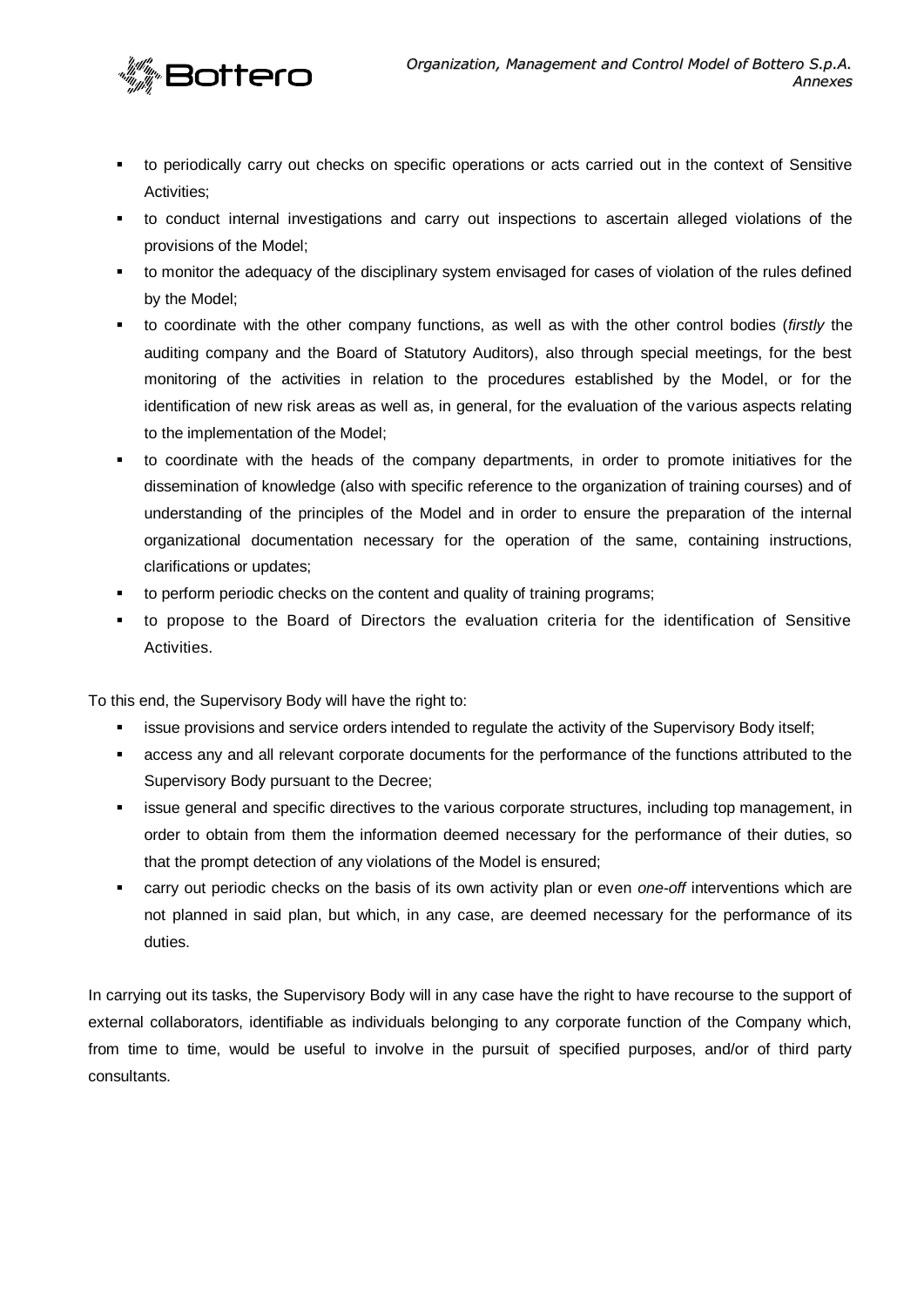

The staff of the Supervisory Body, on the mandate of the Supervisory Body itself, may, even individually, proceed with the supervisory activities deemed appropriate for the functioning and observance of the Model.

The individuals belonging to a corporate function, in the performance of the assignment conferred to them as collaborators of the Supervisory Body, are temporarily exempt from carrying out their company operational functions and respond exclusively to the Supervisory Body.

The Supervisory Body establish its own regulation (hereinafter, for the sake of brevity, the **"Regulation"**) which will ensure its organization and operational aspects such as, for example, the frequency of inspections, the methods of resolutions, the procedures for calling meeting and preparing the minutes of the meetings, resolving conflicts of interest and amending/revising the regulation itself. Furthermore, as part of the Regulations, the Supervisory Body must expressly provide for formalized meetings and comparisons, in particular with:

- the Board of Statutory Auditors;
- the Board of Directors
- the corporate functions involved

The objective of these meetings will mainly be the comparison and coordination with the individuals involved in first line in the implementation of the control system, each one according to the area to which he/she belongs, in order to allow the Supervisory Body to seize opportunities to improve the existing controls for the purposes of the Model's effectiveness. In this perspective, the Supervisory Body will verify the effectiveness of the information flows towards itself with the same subjects, as they are defined in paragraph 3.5.

The Supervisory Body will regulate the operating procedures and the frequency of organization of these meetings, identifying the individuals involved from time to time, as well as the agenda thereof. Furthermore, the Supervisory Body will prepare a plan of the activities for itself that it intends to carry out in order to fulfil the tasks assigned to it, which will have to be communicated to the Board of Directors (hereinafter, for the sake of brevity, the "**Activity Plan**").

# <span id="page-24-0"></span>**3.4 Relations between the Supervisory Body and the Subsidiaries**

The Bottero Supervisory Body is assigned, in compliance with the autonomy of the Subsidiaries and the limits imposed by legal provisions, with the task of developing the information exchanges deemed appropriate with the Supervisory Bodies of the subsidiary companies (for example analysis of the regulatory changes, jurisprudential indications, identification of common guidelines on the inspection activities carried out).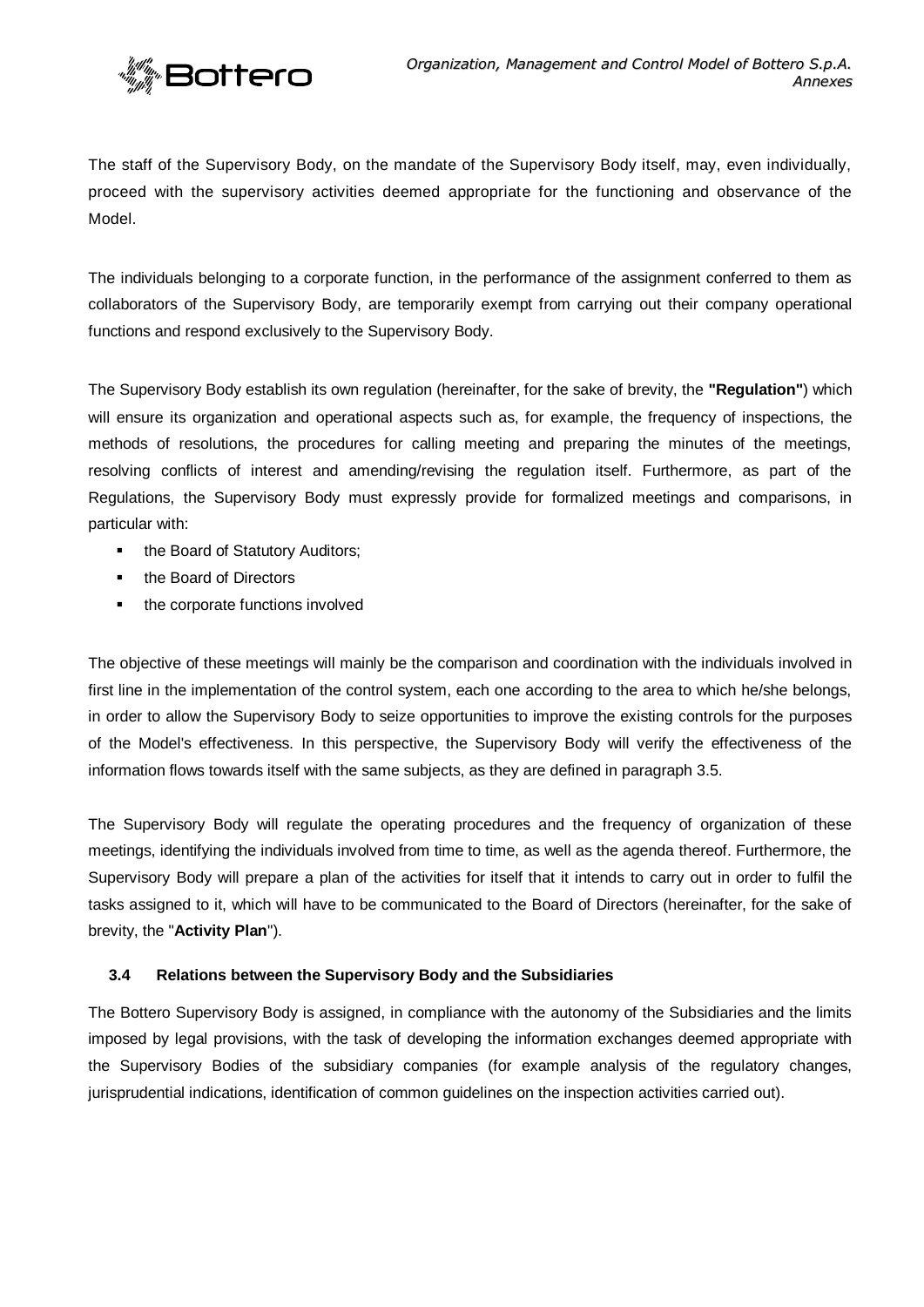

#### <span id="page-25-1"></span><span id="page-25-0"></span>*3.5 Information flows towards the Supervisory Body*

#### **3.5.1 Reporting obligations**

To protect the integrity of the Company, all the functions of Bottero have the obligation to report to the Supervisory Body the relevant illegal conduct pursuant to (It.) Legislative Decree 231/2001 and the violations of the Model of which they have become aware due to the duty performed (so called "reports").

However, every person operating on behalf of the Company is obliged to transmit to the SB in addition to all the information deemed useful to facilitate the activity of monitoring the effectiveness of the Model, or relating to events that could generate violations of the Model, of its general and control principles and of the Code of Ethics in relation to the crimes provided for by (It.) Legislative Decree 231/01, as well as in relation to their unsuitability, ineffectiveness and any other aspect potentially relevant to these purposes.

The reports of significant crimes 231 and violations of the Model must be detailed and based on precise and consistent factual elements and must offer the greatest number of elements in order to allow the SB to carry out the necessary checks.

The SB also takes into consideration anonymous reports, in case these are adequately detailed, where they are able to identify facts and situations relating them to specific contexts. Reports based on mere rumours or suspicions will not be considered.

The method of transmission of such information must be direct and must be made in writing.

In order to facilitate the acquisition of the information necessary for the performance of its tasks, the Supervisory Body prepares specific forms and discloses them appropriately.

Alternatively, an SB e-mail address was activated to which the company functions can send their reports: [odv@Bottero.com](mailto:odv@Bottero.com)

If the subject of the report concerns one of the members of the SB, the report is addressed through the paper forms directly to the Board of Directors, which will act as indicated in paragraph 3.2.

If at the end of the internal assessment carried out by the SB or at the end of a criminal, civil or administrative proceeding, the report is groundless and it is also clear that the report was made with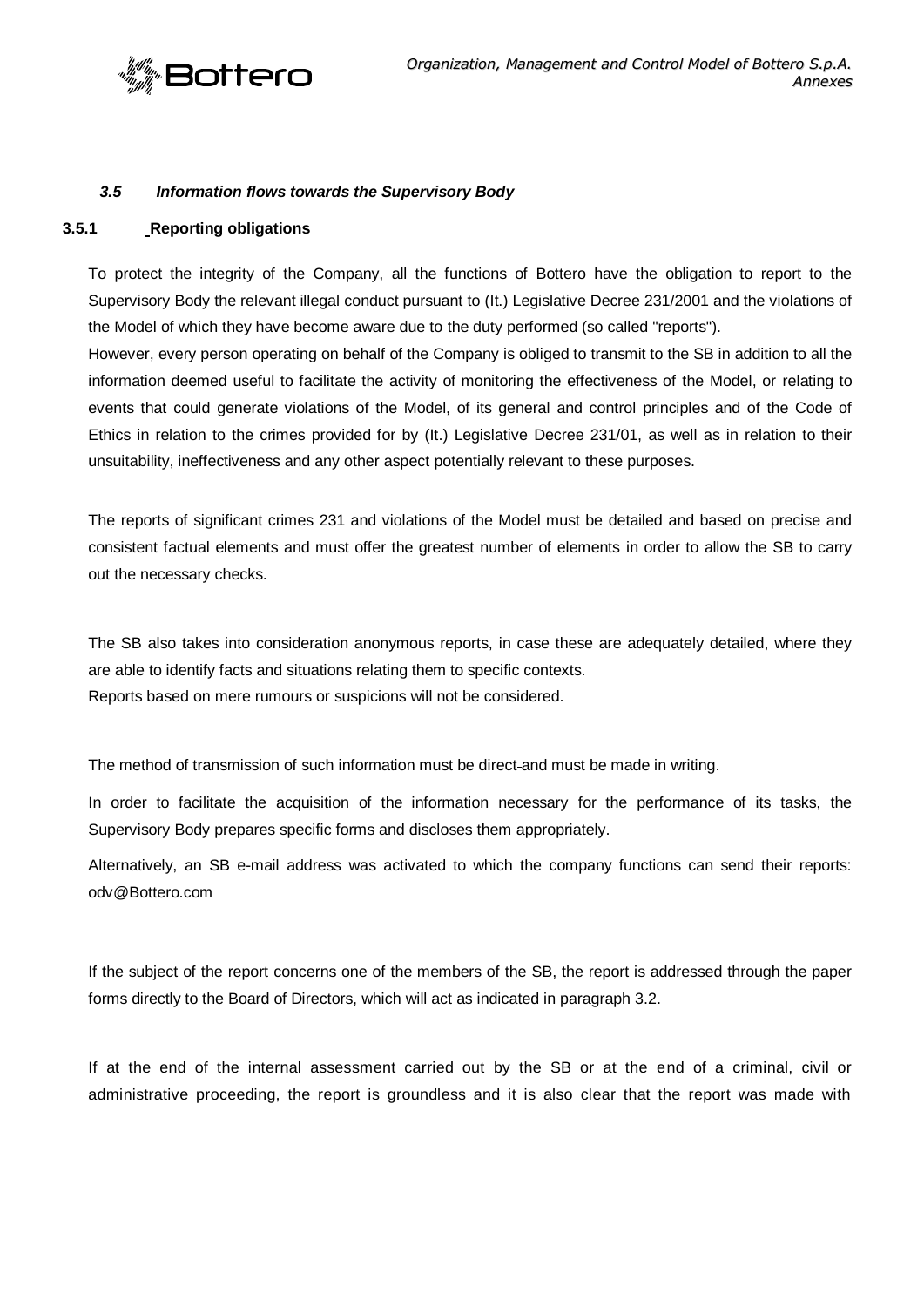

intention or serious negligence, the reporting person is sanctioned, following disciplinary proceedings, as indicated in chapter 5.

In the event that the Supervisory Board recognizes elements that are not manifestly groundless, it reports the mere fact by maintaining the confidentiality of the identity of the informant, for the adoption of the consequent measures:

- to the person in charge of the area where the fact occurred for the acquisition of investigatory elements;
- to the person in charge of the disciplinary procedure, for any disciplinary responsibility profile.

The other company figures inform the SB of the adoption of any measure under their responsibility.

# <span id="page-26-0"></span>**3.5.2 Protection of the reporting party**

Pursuant to art. 6, paragraph 2 bis of (It.) Legislative Decree 231/2001, moreover, all the company functions and all those who work for the Company are required to ensure the confidentiality of the identity of the corporate functions that report significant illegal conduct pursuant to (It.) Legislative Decree 231/2001 or violations of the Model.

This confidentiality must be ensured during all stages of the management of the report, in order to prevent any act of retaliation or discrimination, direct or indirect, against the reporting person for reasons connected, directly or indirectly, with the report.

In compliance with the duty of confidentiality, the information acquired by the SB will be treated in such a way as to guarantee:

- (a) respect for the confidentiality of the identity of the reporting person and of the report made;
- (b) the non-occurrence of acts of retaliation, penalization or discrimination against those reporting;
- (c) the protection of the rights of the subjects in relation to whom reports have been made.

All information, notifications or reports are kept by the SB in a strictly confidential archive.

If, in the context of a disciplinary procedure, the dispute is founded, in whole or in part, on the report and the knowledge of the identity of the informant is indispensable for the defence of the accused, the report can be used for the purposes of the disciplinary procedure only after the informant's consent to the disclosure of his/her identity.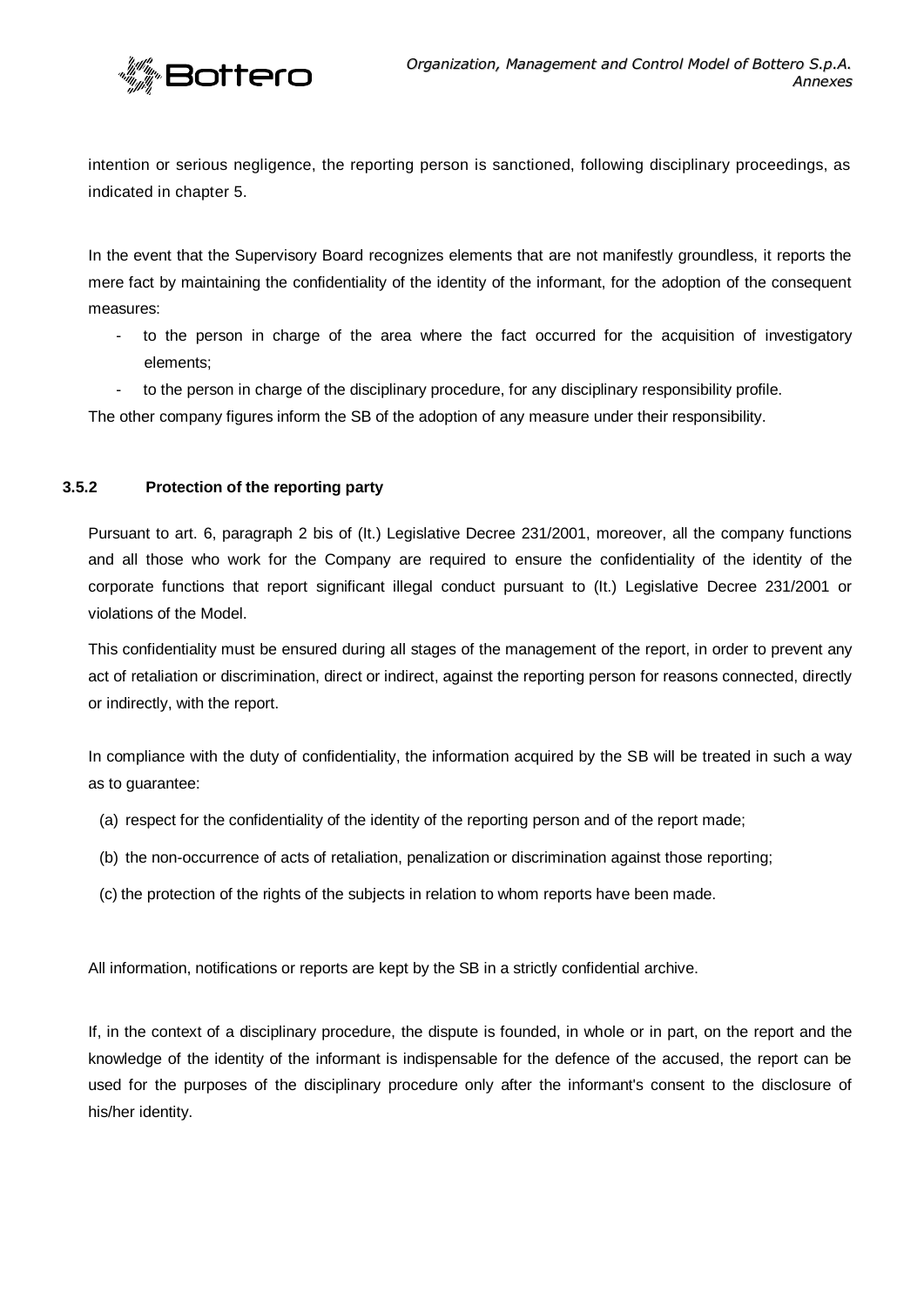

In this case, the person in charge of the disciplinary procedure becomes aware of the identity of the informant only after the latter has given consent to the disclosure of his/her identity.

However, the person in charge of the procedure must observe the same duties of conduct, aimed at protecting the privacy of the informant, to which the members of the SB are bound.

It is strictly forbidden for any company function, of any level and position, to engage in acts of retaliation or discrimination, direct or indirect, against another company function that has reported significant illegal conduct pursuant to (It.) Legislative Decree 231/2001 or violations of the Model, for reasons connected, directly or indirectly, to reporting.

The retaliatory or discriminatory dismissal of the reporting person and the change of duties pursuant to Article 2103 of the (It.) Civil Code, as well as any other retaliatory or discriminatory measure adopted against the reporter, are to be considered in any case null and void of any legal effect.

Any company function that undertakes retaliatory or discriminatory actions against the reporting person or, however, violates the duty of confidentiality and the measures to protect the identity of the reporting person, is grounds for disciplinary action and is therefore punishable according to what is indicated in chapter 5.

The company functions that suffer retaliatory or discriminatory measures as a result of reporting predicate crimes or violations of the Model can report these measures to the National Labour Inspectorate, either personally or through the trade unions indicated by them.

The SB will evaluate the reports received with discretion and responsibility, processing the data and documents that are the subject of the report in compliance with the legislation on the protection of personal data.

Accordingly, it may choose to interview the person reporting an alleged violation or the alleged perpetrator of the alleged violation and carry out the appropriate investigations.

Violation of the duty of confidentiality and of measures to protect the identity of the informant is just cause for the withdrawal of the members of the SB.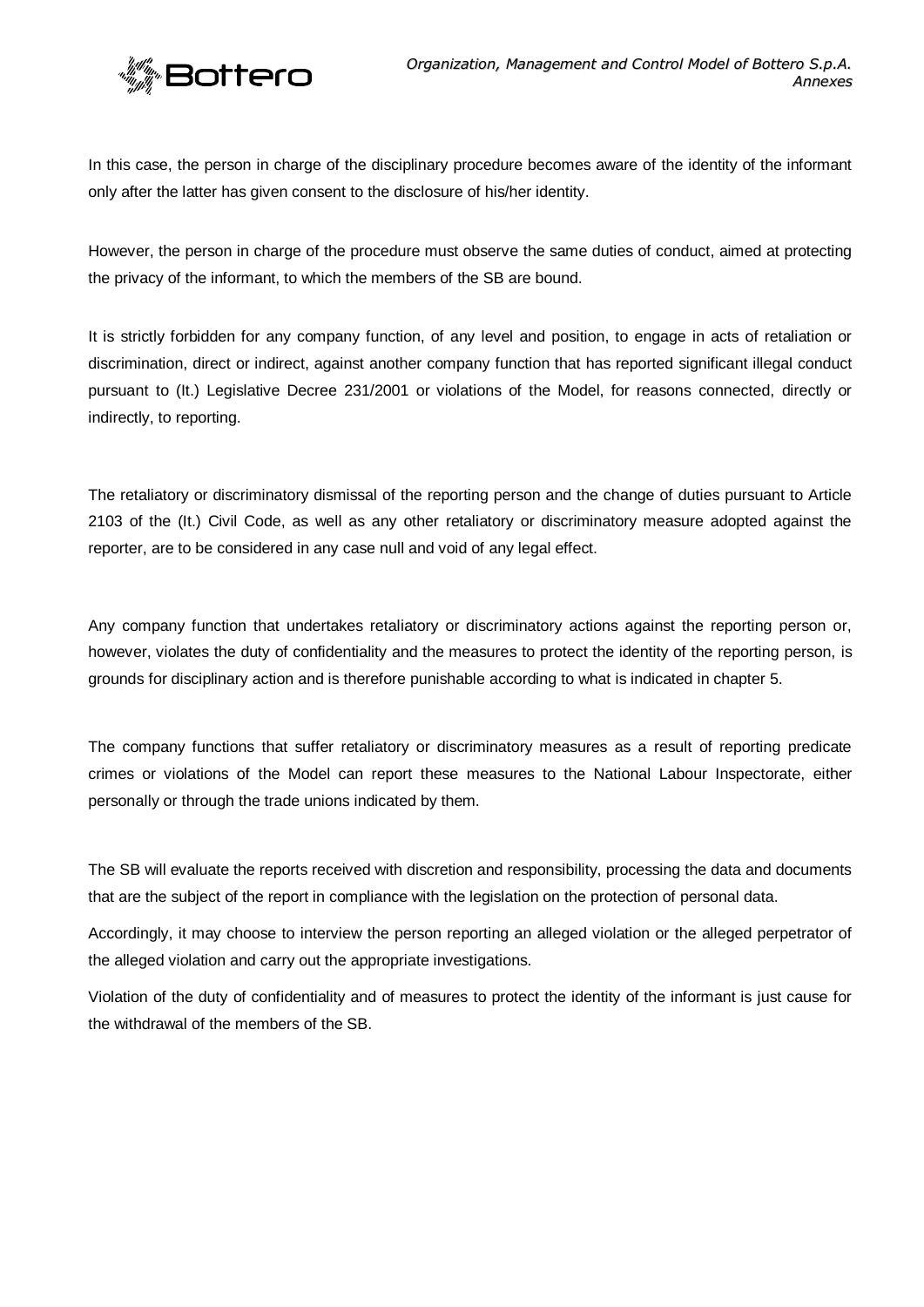

# <span id="page-28-0"></span>**3.5.3 Information obligations**

In addition to the aforementioned reports, in addition to the provisions of the individual sections of the Special Section, the information concerning the following (so called "information") must be sent to the Supervisory Body:

- 1. the anomalies or inconsistencies found in the performance of work activities, with reference to the risk areas identified in the Model;
- 2. the violation of the procedures provided for in the Model;
- 3. the provisions or notifications coming from judicial police bodies or any other authority, from which it is possible to infer the carrying out of investigations, also against unknown persons, for the offences referred to in (It.) Legislative Decree 231/2001 concerning the Company and the recipients of the model, directly or indirectly;
- 4. visits, inspections and investigations initiated by the competent bodies (merely by way of example: ASL, INPS, INAIL, Guardia di Finanza (Italian finance police), etc.) and, at their conclusion, any findings and penalties imposed;
- 5. internal reports from which responsibilities emerge on the part of corporate subjects for the cases of offences envisaged by the decree;
- 6. audit reports concerning sensitive areas and/or processes pursuant to the Decree;
- 7. the disciplinary proceedings carried out, any sanctions imposed or the filing measures of such proceedings with the related reasons, if they fall within the scope of application of the Decree;
- 8. detected organizational or procedural deficiencies suitable to determine the effective danger of committing offences relevant for the purposes of the Decree;
- 9. lack of cooperation by the Company Areas (in particular, refusal to provide the Body with documentation or data requested, or an obstacle to its activity);
- 10. existence of criminal proceedings against subjects who operate on behalf of the Company, or of proceedings against the company in relation to relevant crimes pursuant to the Decree;
- 11. the outcome of the investigations carried out following the start of investigations by the Judicial Authority regarding relevant crimes pursuant to the Decree;
- 12. any information deemed useful and appropriate for the performance of the functions of the Supervisory Board.

The disclosure obligations towards the SB also include news related to:

changes to the composition of corporate bodies;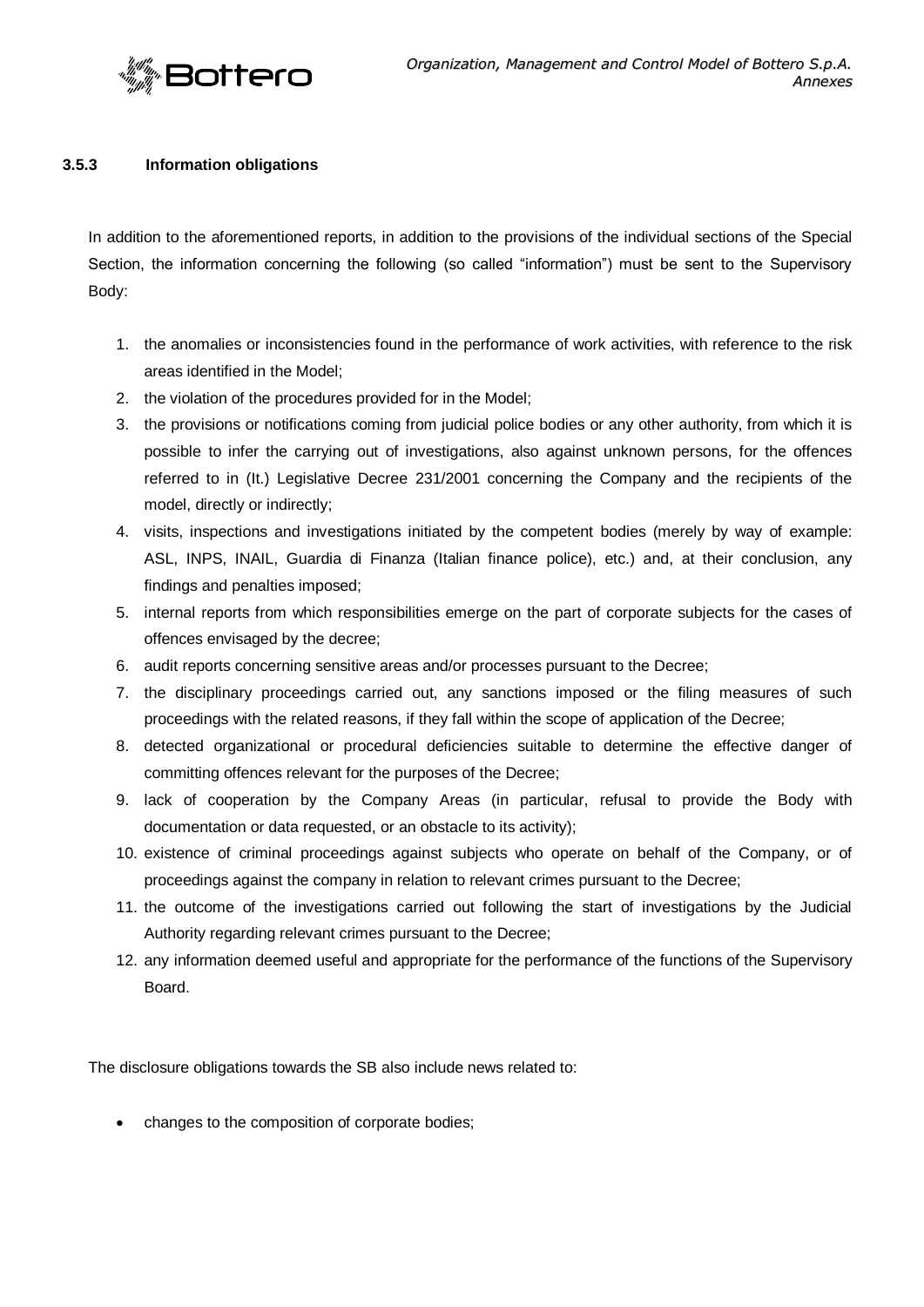

- changes in the corporate organizational structure;
- changes in the proxies and powers of attorney assigned.

Furthermore, following the communications received from the Supervisory Body, the concerned departments must promptly take action to eliminate the aforementioned criticalities, providing, if necessary, to modify or update the affected parts of the model. Then they will have to promptly communicate the solutions adopted to the SB.

For further reporting obligations towards the Supervisory Body within the sensitive areas regulated in the individual sections, please refer to the Sections of Special Section of this model as well as to the "Information flows to the SB" procedure.

# <span id="page-29-0"></span>**3.6** *Reporting* **to the corporate bodies**

In order to fully comply with the provisions of the Decree, the Supervisory Body is a body that reports directly to the Company's top management (Board of Directors) and who is not tied to the operating structures by any hierarchical constraint, so that it has full autonomy and independence in performing its functions.

The activities carried out by the Supervisory Body cannot be syndicated by any other company body or structure, without prejudice to the fact that the Board of Directors is however called upon to supervise the adequacy of the Supervisory Body's action, as it is ultimately responsible for the functioning and effectiveness of the Model.

As a further guarantee of autonomy, in the context of the procedures for forming the corporate *budget*, the Board of Directors must approve an endowment of financial resources, proposed by the Supervisory Body itself, of which the Supervisory Body will be able to freely dispose for any necessary need to the correct performance of tasks (e.g. specialist consultancy, travel, etc.).

The Supervisory Body must prepare on an annual basis, for the Board of Directors, an information report, regarding the supervisory activity performed, the outcome of this activity and the implementation of the Organization and Management Model of Bottero and on a half-yearly basis regarding the application of the Special Section, Section C, *Crimes regarding Occupational Health and Safety*; this report must also be sent to the Board of Statutory Auditors.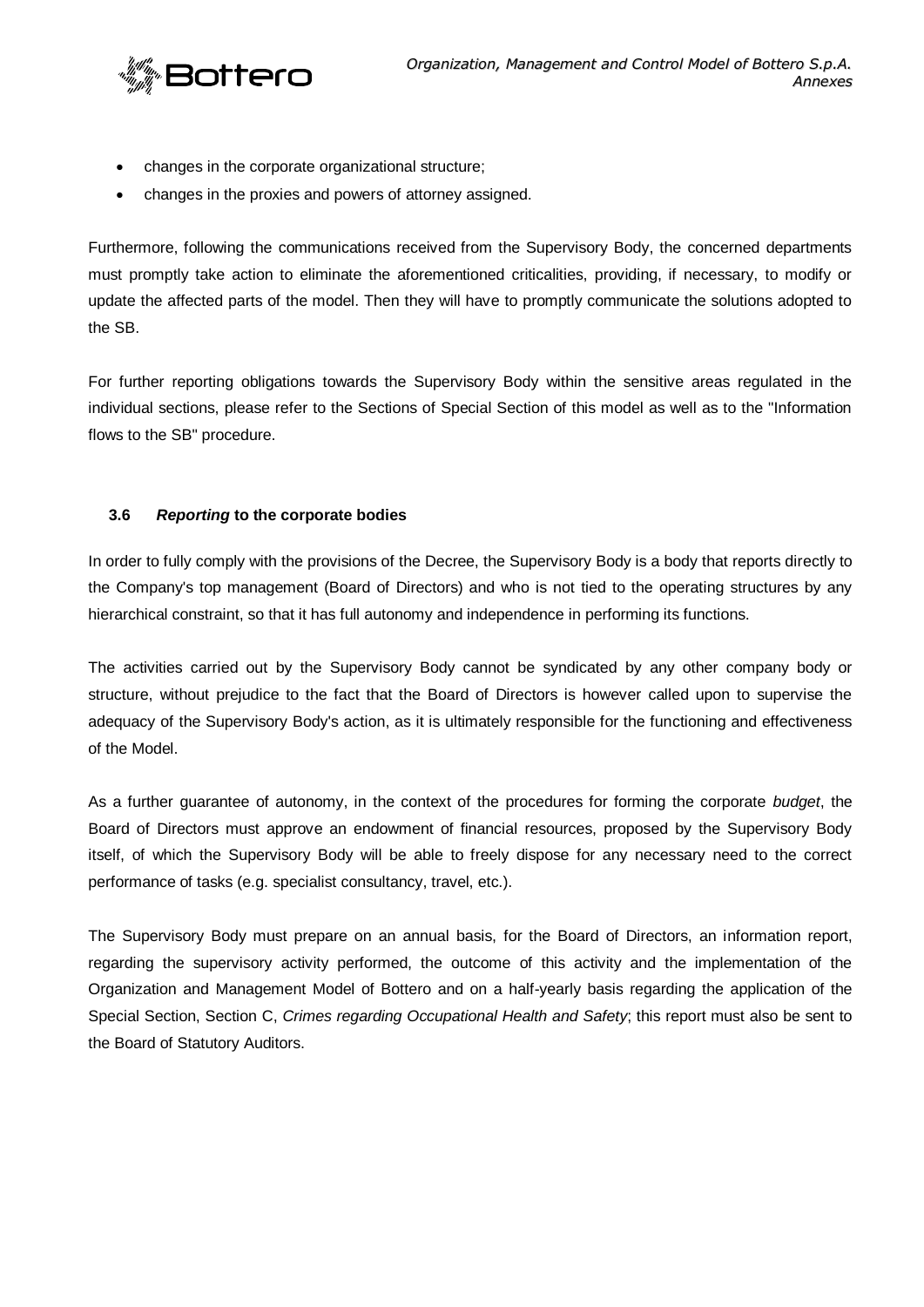

#### <span id="page-30-0"></span>*3.7 Checks on the suitability of the model*

The SB may periodically carry out specific checks on the actual capacity of the Model to prevent crimes.

To facilitate the oversight and control activity of the SB, referents have been identified for each procedure

To this end, a verification activity, concerning all the reports received during the year, the actions undertaken by the SB, any sample checks undertaken and the awareness of the recipients of the Model with respect to the application of the same is carried out.

The SB may avail itself of the support of internal functions which become necessary from time to time and which are required to comply with the same duties of confidentiality that affect the members of the SB.

The checks and their results are included in the reports provided by the Model.

#### <span id="page-30-1"></span>*3.8 Storage of information*

The information, notifications and *reports* provided for by the Organizational Model are kept by the Supervisory Body in a special database (IT and/or paper) strictly reserved for a period of 10 years.

Access to data in the *database* is allowed only to members of the Supervisory Body and to persons delegated and authorized by them.

These latter subjects, in consulting the information contained in the *database*, are required to observe the same duties of conduct, aimed at protecting the privacy of the reporting parties, to which the members of the Supervisory Body are bound; any violations of these duties constitute, for the subjects belonging to the Company, a disciplinary offence and involve the responsibility foreseen by the following chapter.

<span id="page-30-2"></span>4 DISSEMINATION OF THE MODEL: INFORMATION, COMMUNICATION AND TRAINING

Bottero is aware of the importance of the dissemination and communication of the Organization and Management Model and of the Code of Ethics to the Recipients, as well as of the particular training of Employees for the purposes of the correct and effective functioning of the Model and, therefore, it undertakes to give wide dissemination to the principles contained in this Organization and Management Model and in the Code of Ethics by adopting the most appropriate initiatives to promote and disseminate their knowledge.

Both the Model, as well as the relevant application protocols, and the Code of Ethics are made available to Employees, both through IT tools, including the company *intranet*, and paper tools.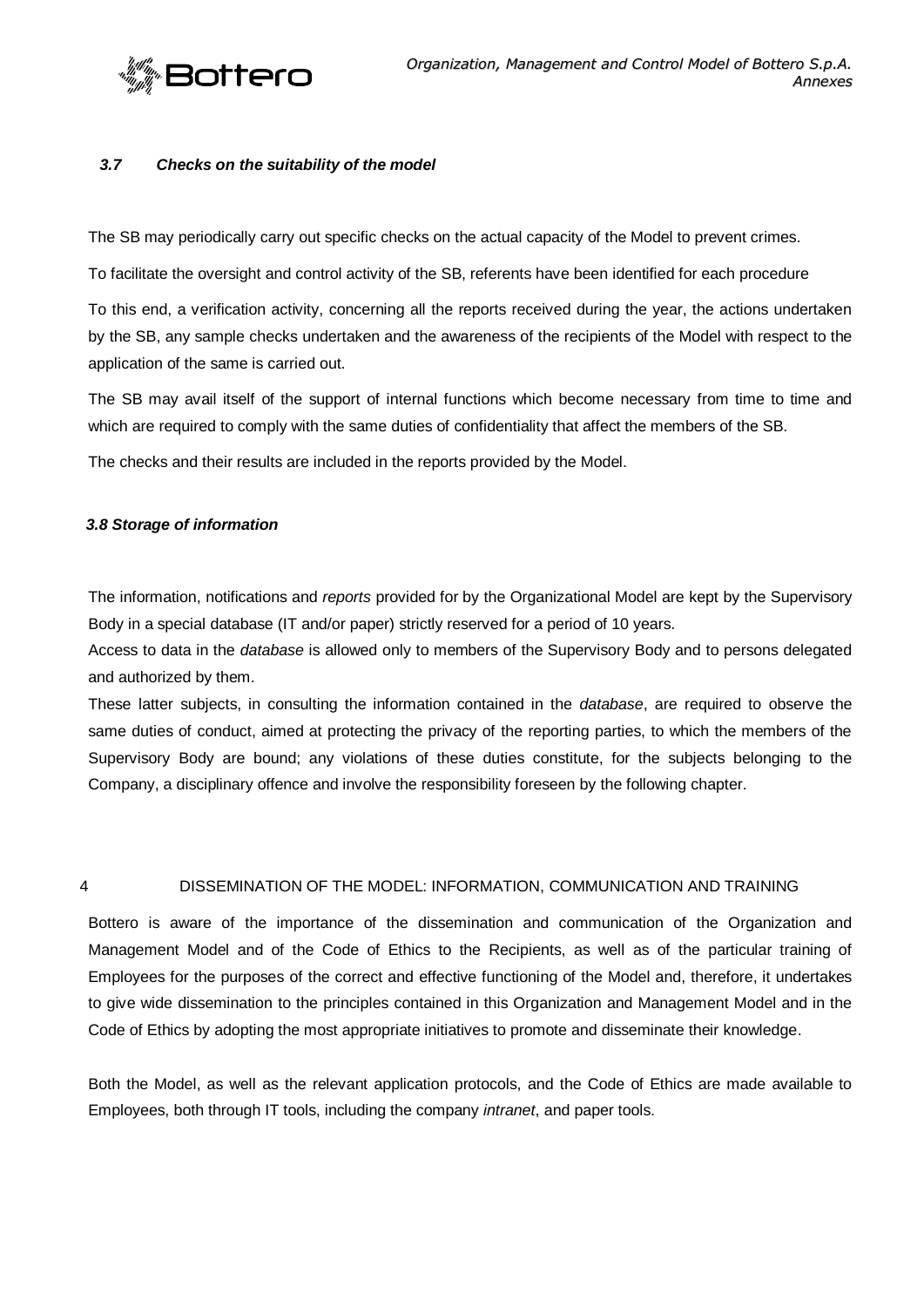

All Employees and members of the Bottero Board of Directors are required to know the contents of the Organization and Management Model (and related procedures) and of the Code of Ethics, to observe it and contribute to its effective implementation.

In order to guarantee the effectiveness of the Organization and Management Model, the communication will be widespread, effective, authoritative, clear and detailed, as well as periodically repeated.

The activity of dissemination, communication and training with regard to Employees involves the carrying out of adequate training programs, which are differentiated according to the different company functions involved and to the personnel involved and according to the activity and position held, by taking into account the processes and activities at risk of Crime.

The information, training and updating meetings will be held on a regular basis, and they will ensure that the Employees are aware of the contents of the Model and are adequately informed about every aspect connected to its effectiveness and implementation (with reference, for example, to the existence of rules of conduct, procedures, the division of organizational and authorization powers, information flows, etc.).

The training courses prepared for Employees must be compulsory: it is a task of Bottero Human Resources department to inform the Supervisory Body of the results in terms of acceptance and approval of these courses.

Bottero promotes the knowledge and the observance of the Code of Ethics also among the commercial and financial partners, the consultants, the collaborators in any capacity and, in general, with anyone who has professional relationships with the Company.

In order to guarantee knowledge and information on the policy and the procedures adopted by the Company, the Company has the right to include in the contracts with Third Parties a specific clause according to which the contracting parties undertake to respect the principles of the Code of Ethics.

# <span id="page-31-0"></span>**5 DISCIPLINARY SYSTEM**

#### <span id="page-31-1"></span>**5.1 Purpose of the disciplinary system**

Bottero considers the compliance with the Organization and Management Model and the Code of Ethics to be essential. Therefore, in compliance with art. 6, paragraph 2, letter e), of the Decree, Bottero adopted an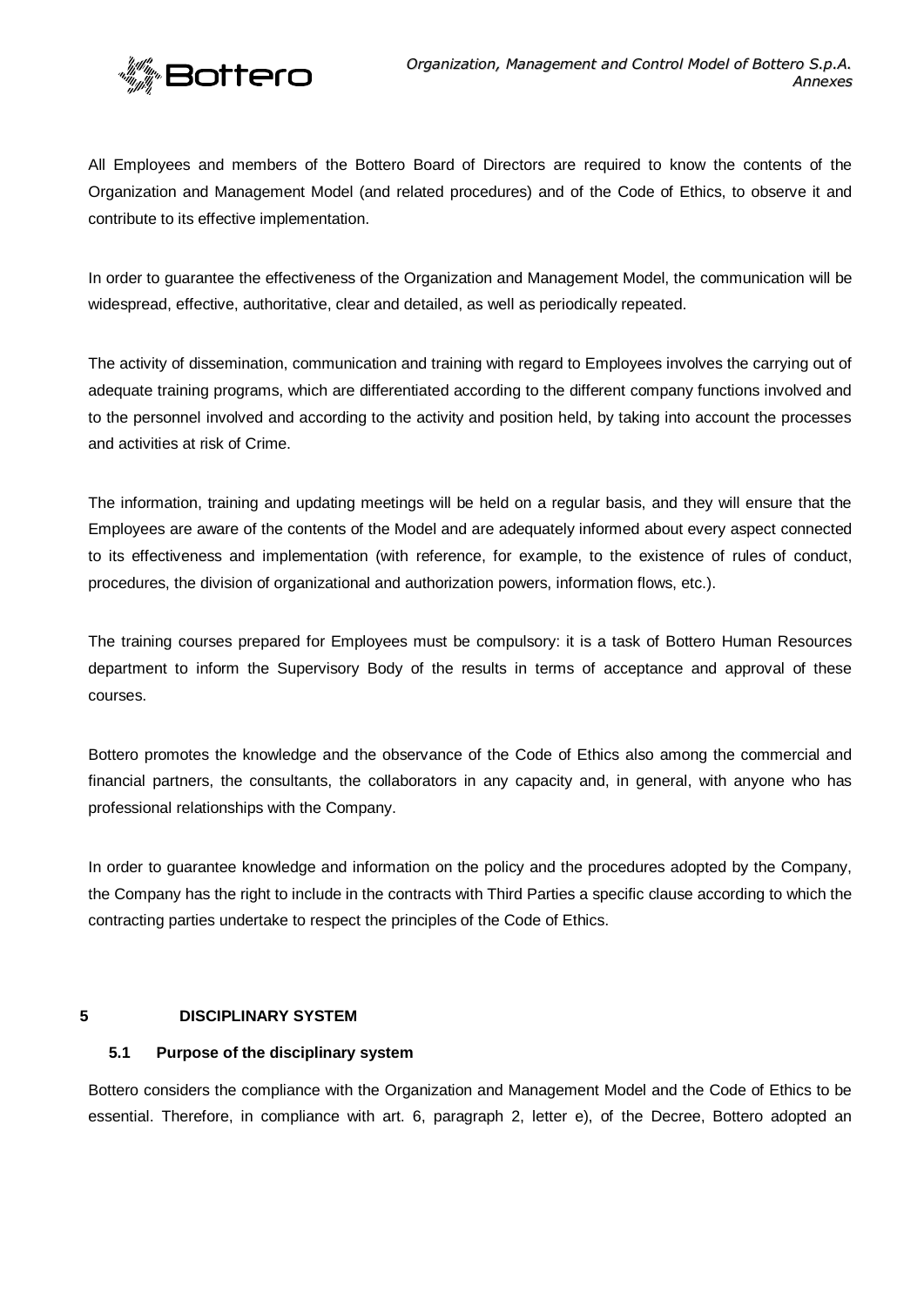

**Bottero** 

adequate system of sanctions to be applied in the event of failure to comply with the Code of Ethics and the Organization and Management Model, since the violation of these rules and measures, imposed by Bottero for the purposes of crime prevention, harms the relationship of trust established with Bottero.

For the purposes of application by the Company of the disciplinary sanctions envisaged therein, the establishment of any criminal proceeding and their outcome are irrelevant, since the rules and measures provided for in the Code of Ethics and in the Organization and Management Model are adopted by Bottero in full autonomy, regardless of the offence that any conduct can determine.

In no case may a conduct which is unlawful, illegitimate or otherwise violating the Code of Ethics and/or the Organization and Management Model be justified or deemed less serious, even if it is carried out in the interest or to the advantage of the Company. Attempts are also sanctioned and, in particular, unequivocal acts or omissions aimed at violating the rules and regulations established by Bottero, even if the action is not carried out or the event does not occur for any reason whatsoever.

# <span id="page-32-0"></span>**5.2 Disciplinary system**

In compliance with the applicable legislation, Bottero informs its Employees of the provisions, principles and rules contained in the Organization and Management Model.

The violation by the Employee of the provisions, principles and rules contained in the Code of Ethics and in the Organization and Management Model constitutes a disciplinary offence, punishable according to the dispute procedures and with the imposition of the sanctions provided for by the disciplinary code adopted by Bottero (hereinafter, for brevity, the "**Disciplinary Code**"), as updated from time to time. The disciplinary system has been established in full compliance with all legal provisions concerning labour and, in particular, in compliance with the provisions of art. 7 of (It.) Law 30 May 1970 no. 300 (Workers' Statute) and the National Collective Labour Agreement applied.

The aforementioned disciplinary offences may be punished, depending on the seriousness of the deficiencies, with the following measures:

- verbal warning:
- **•** written warning:
- $\blacksquare$  fine:
- suspension:
- **dismissal.**

according to the provisions of the Disciplinary Code adopted and updated from time to time.

The type and extent of each sanction will be decided taking into account: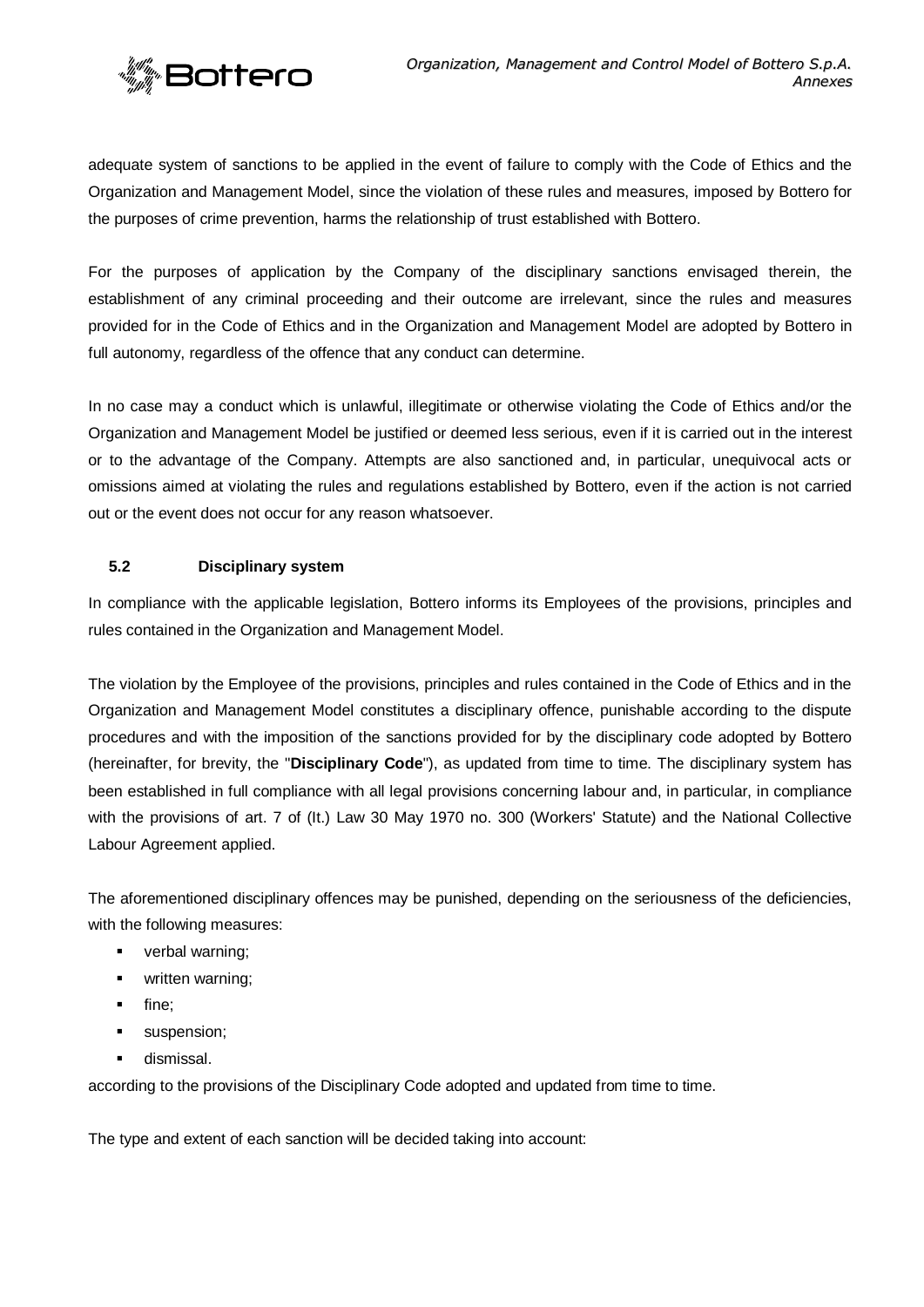

- the intention of the behaviour or the degree of negligence, imprudence or inexperience with regard also to the predictability of the event;
- the overall behaviour of the Employee, with particular regard to the existence or non existence of previous disciplinary measures of the same, within the limits of the law;
- the duties of the Employee;
- the functional position and the level of responsibility and autonomy of the persons involved in the facts constituting the failure;
- other particular circumstances relating to the disciplinary offence.

The Supervisory Body is responsible for monitoring, verifying and assessing the suitability of the disciplinary system in the light of the Decree together with the Company HR Department.

As regard to violations of the individual rules referred to in this Model, implemented by the Company's managers, they constitute also disciplinary offence. The disciplinary sanctions enforceable against managers - in accordance with the procedures provided for in article 7 of (It.) Law 30 May 1970 no. 300 (Workers' Statute) of any applicable special regulations - are those provided by the following sanctioning system:

- **dismissal with notice;**
- **dismissal without notice.**

However, the company department responsible shall always keep the Supervisory Board informed of the sanctions applied and/or infringements found.

Furthermore, for managers, a serious violation of the provisions of the Model is represented by:

- failure to comply with the obligation of management or supervision of employees regarding the correct and effective application of the Model;
- non-compliance with the obligation to direct and supervise other workers who, although not tied to the Company by a subordination constraint (for example, of self-employed workers, consultants, coordinated and continuous collaborators, etc.), are in any case subject to management and supervision of the manager pursuant to art. 5, paragraph 1, letter b) of the Decree, without prejudice to the qualification of the contract with these workers.

Upon notification of violations of the Organization and Management Model by the members of the Board of Directors, the Supervisory Body is required to promptly inform the entire Board of Directors and the Board of Statutory Auditors, aiming at the adoption of appropriate measures including, for example, the convocation of the Shareholders' Meeting in order to adopt the most suitable measures.